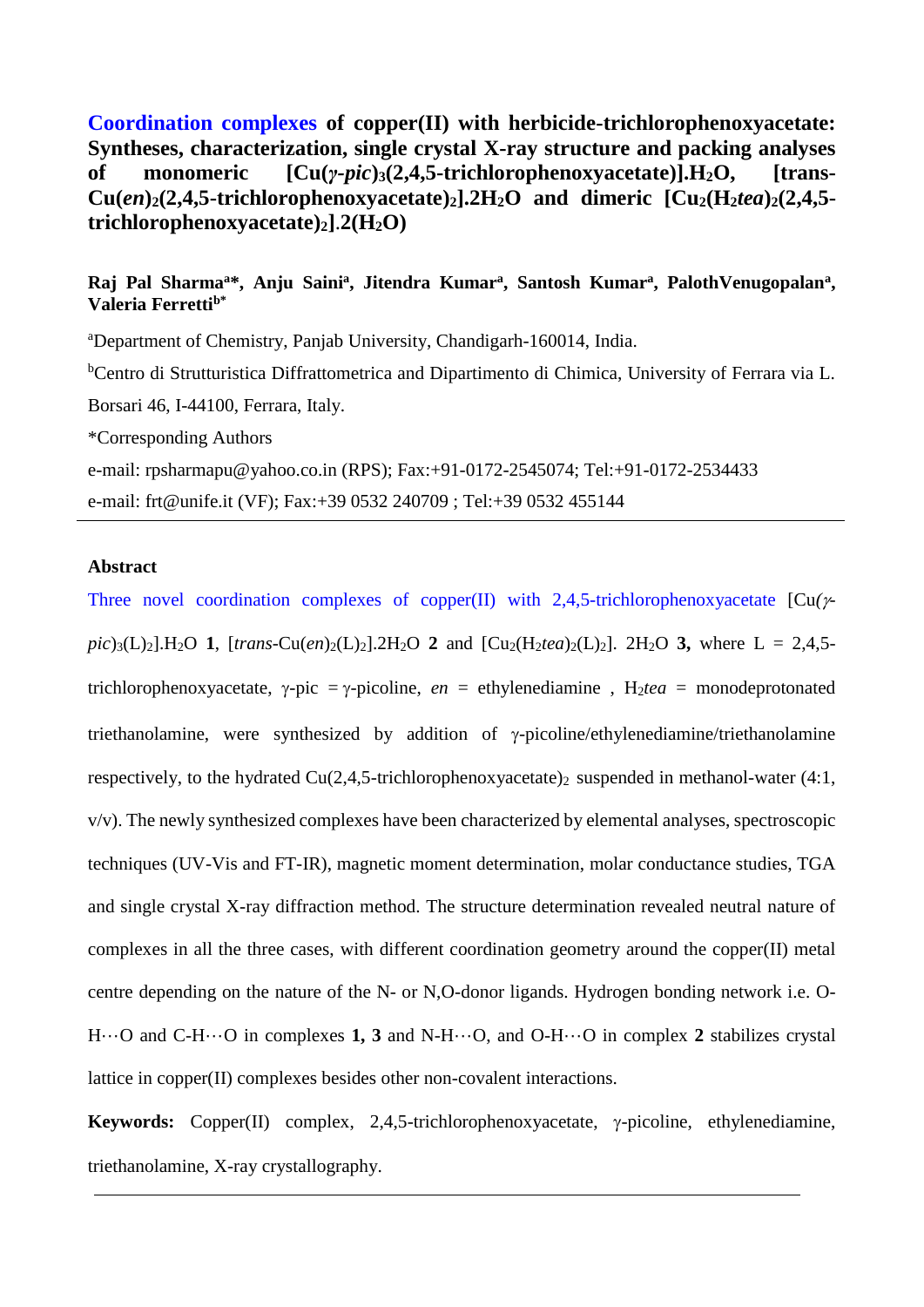## **1. Introduction:**

In the realm of crystal engineering, coordination framework solids containing inorganic metal ion and organic ligands have mushroomed as a new area of interest. These coordination complexes stems from the unusual structures and properties due to inclusion of both organic and inorganic components. Structural integration of such components into new novel materials affects the magnetic [1,2], optical [3,4], catalytic [5], electronic and spintronic properties [6]. An interesting feature of such compounds is optical, electrical and environmental durability of inorganic materials and mechanical flexibility as well as tunability of  $\pi$ -electron of organic components. A powerful strategy for constructing such materials aggregates is directed self-assembly of designed organic ligands and inorganic skeletons. In the self-assembly process, supramolecular interactions establish the likely connections between organic and/or inorganic molecular building blocks by exploiting non-covalent interactions [7-8]. Usually, a challenge lies in the synthesis of low molecular weight coordination complexes in which choice of appropriate metal ion, ligands, stoichiometric ratio of reactants and reaction conditions play vital role.

As far as the thrust on inorganic metal centre in coordination complexes is concerned, (especially the genesis, stability and long term survival of coordination modes) copper(II) complexes come to forefront as copper in +2 oxidation state exhibits considerable variation in coordination number and is an essential trace element pivotal for sustenance of aerobic life [9-12]. Copper(II) complexes have been known for their wide range of applications in biological processes, catalytic chemical bond activation, molecular magnets, pharmaceutical industry etc. [13-20]. Metal carboxylates constitute one such class of coordination complexes which have been extensively investigated [21] owing to: i) variety of coordination modes of carboxylate ligand such as monodentate, bidentate chelating and bidentate bridging etc; ii) natural occurrence of biologically important carboxylic acids e.g. ferulic acid and mafenamic acid and iii) their use as drugs in relieving pain and inflammation e.g. ibuprofen and aspirin. As a part of our extensive research programme to investigate copper(II) carboxylate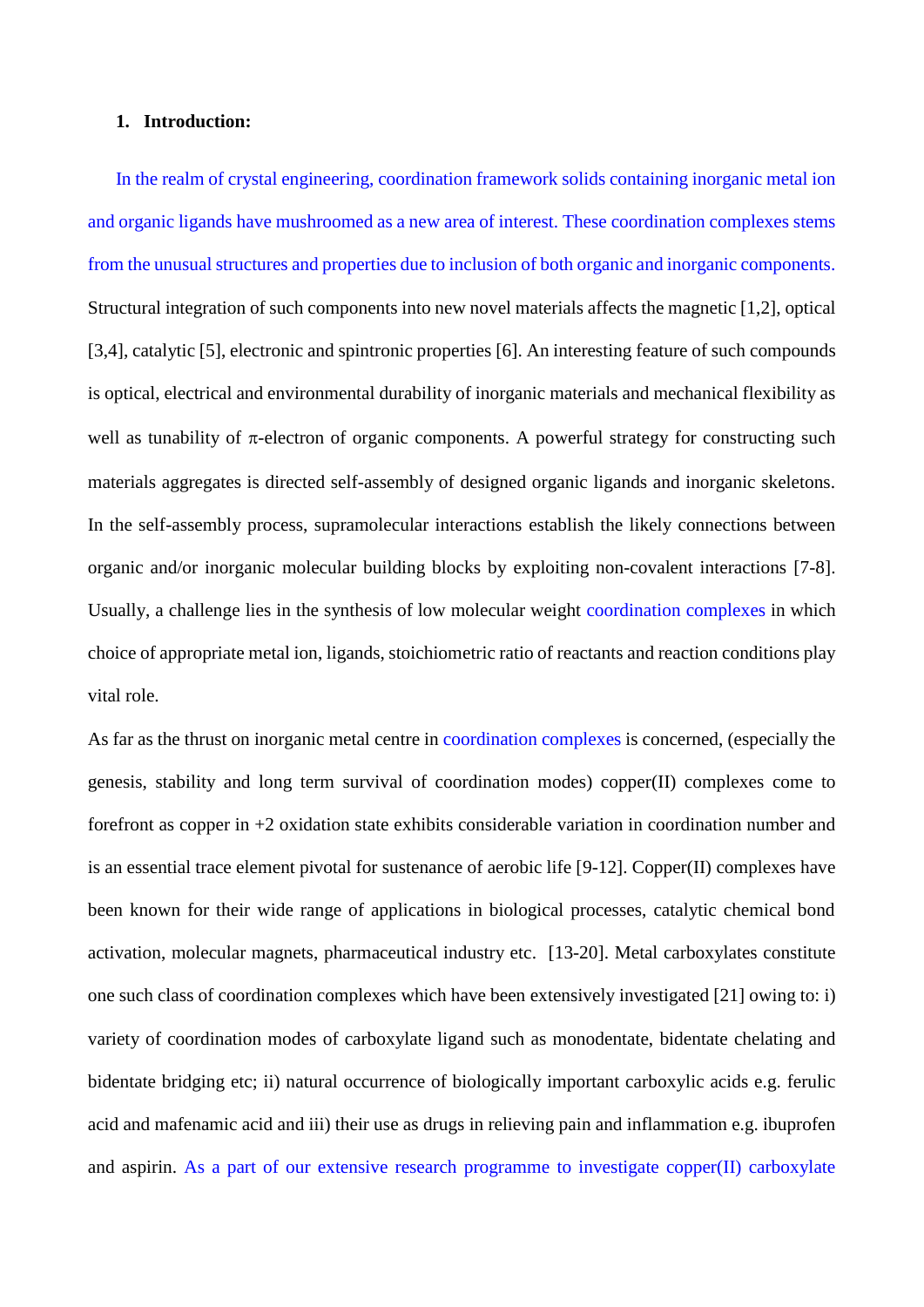complexes [22-25], in this work, the complexation behaviour of copper(II) with commercially important herbicide, 2,4,5-trichlorophenoxyacetic acid as organic ligand in the presence of N- or N, O- donor ligands of variable denticity have been explored by single crystal X-ray structure determination. The structural diversity encountered in these complexes is due to versatility in coordination modes/ligation behaviour of this carboxylate (monodentate, symmetric/unsymmetric chelating, bidentate/monodentate bridging) towards copper(II) ion as shown in Fig. 1. [26-28] and different coordination environment provided by N- or N, O- donor ligands. In addition, phenoxyalkonic acids are used in the synthesis of a family of ester derivatives, fermentation of Penicillin V, synthesis of insect repellents, esters of cortical hormones and cation exchange resins whereas 2,4,5-trichlorphenoxyacetic acid is known to be commercial herbicide[29]. Complexation of these ligands with copper(II) resulted in copper(II) carboxylates which have been shown to possess more potency as drugs than their parent acids. The pharmacological activities of copper(II) complexes such as superoxide-dismutase and cytogenetic effects are enhanced in the presence of ancillary nitrogen donor ligands [30-33].

A combined stereo-electronic effect that emerges as a result of both participating organic ligands *i.e.*, the arylcarboxylate anion and ancillary N- or N, O- donor ligand would dictate the final nature and structure of the desiredcoordination complex formed. That is, in a nutshell, the chosen arylcarboxylate ligand may show propensity to exhibit different coordination modes depending upon the type of Ndonor ligand chosen. Indeed, this can turn out to be a useful strategy for construction of various other copper(II) complexes.

This prompted us to choose three nitrogen-donor ligands namely *γ-pic* (4-methyl pyridine), *en* (ethylenediamine) and H3*tea* (triethanolamine) having different molecular conformations (rigid to flexible) and propensity (monodentate, bidendate and polydentate) (Fig. 2). The ligand H3*tea* after deprotonation *(i.e.* H<sub>2</sub>*tea*) will be endowed with two –OH groups which may take part in the hydrogen bonding as effective proton donors. The presence of three completely different nitrogen donor ligands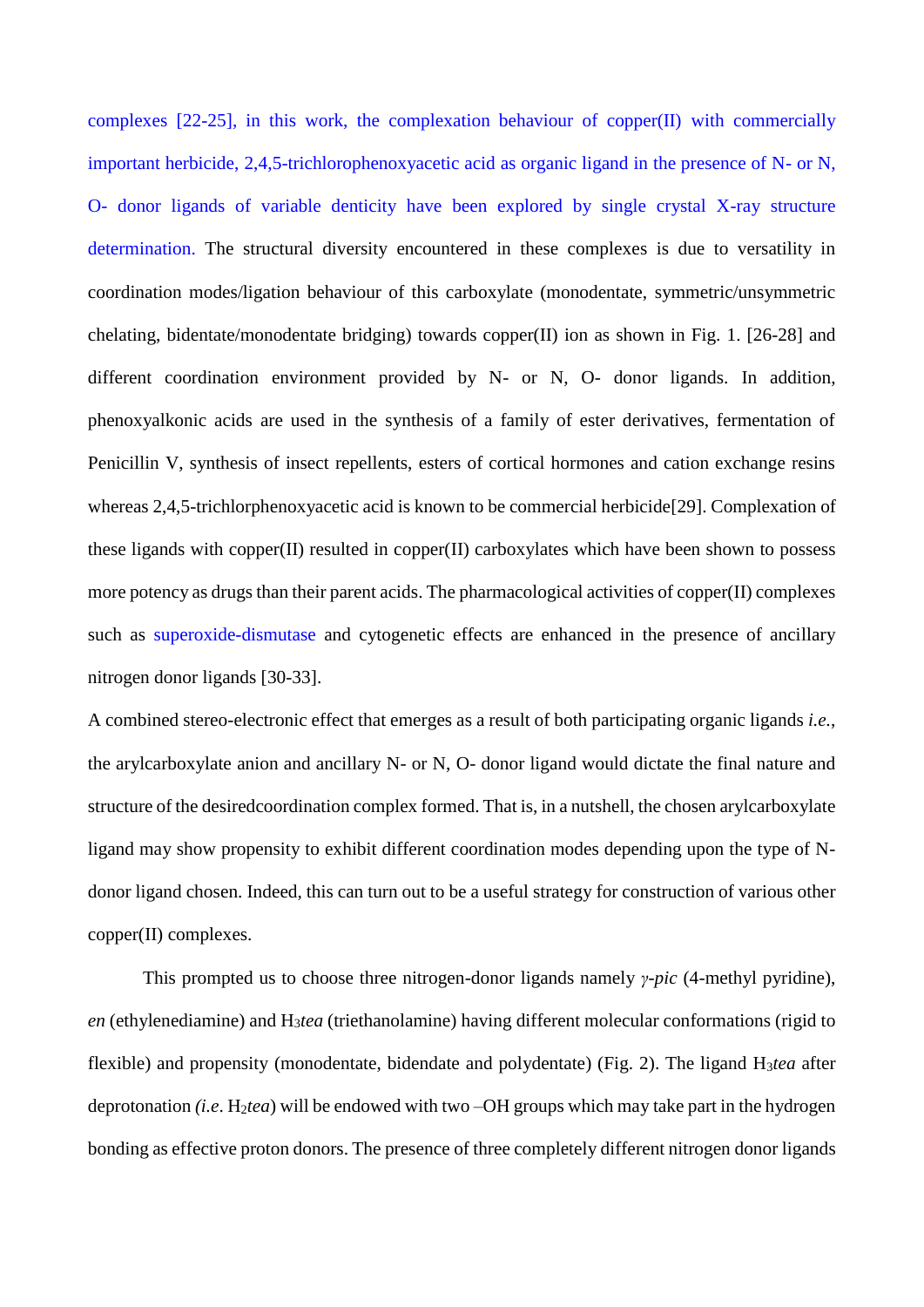can form diverse coordination networks, copper(II) complexes generating a completely different crystal lattice packing.

In continuation of our current interest in copper(II) complexes, herein we report, the syntheses, spectroscopic characterization (UV-Vis, FT-IR) and single crystal X-ray structure determination of three such coordination complexes;  $\left[\text{Cu}(y\text{-}pic)_{3}\text{(L)}_{2}\right]$ .  $H_{2}O$  **1**,  $\left[\text{trans-Cu}(en)_{2}\text{(L)}_{2}\right]$ .  $2H_{2}O$  **2** and  $[C_{u2}(H_2Tea)_2(L)_2]$ .2H<sub>2</sub>O **3** where,  $L = 2.4$ ,5-trichlorophenoxyacetate.

## **2. Experimental**

## **2.1 Materials**

Analytical grade reagents were used throughout this work without any further purification.

## **2.2 Instruments and measurements**

Carbon, Hydrogen and Nitrogen were determined micro-analytically by automatic Perkin Elmer 2400 CHN elemental analyzer and copper was determined by standard literature method [34]. FT-IR spectra were recorded as KBr pellets on PERKIN ELMER SPECTRUM RXFT-IR system. Electronic spectra were recorded in methanol-water mixture using HITACHI 330 SPECTROPHOTOMETER. Conductance measurements were performed on Pico Conductivity Meter (Model CNO4091201, Lab India) in aqueous medium at  $25^{\circ}$ C by using double distilled water. Thermogravimetric analyses were performed using Mettler Toledo TGA/SDTA 851<sup>e</sup> in air.

## **2.3 Crystal structure determination**

X-ray diffraction data of the title compounds were collected at room temperature using a Nonius Kappa CCD diffractometer with graphite-monochromated Mo-Kα radiation (λ = 0.7107 Å). Data sets were integrated using the DENZO-SMN package and corrected for Lorentz, polarization and absorption [35] effects. The structures were solved by direct methods [36] and refined on  $F^2$  by full-matrix least-squares methods using the SHELX-97 program [37]. All non-H atoms were refined anisotropically, apart from the C4 atom of the methyl group in complex **1**, lying on special position (0,y,0.25). In complex **1**, the size and shape of the ADP ellipsoids of the atoms belonging to the C13- C18 ring are indicative of a libration around the C13 position. In complex **2**, the C2 atom is disordered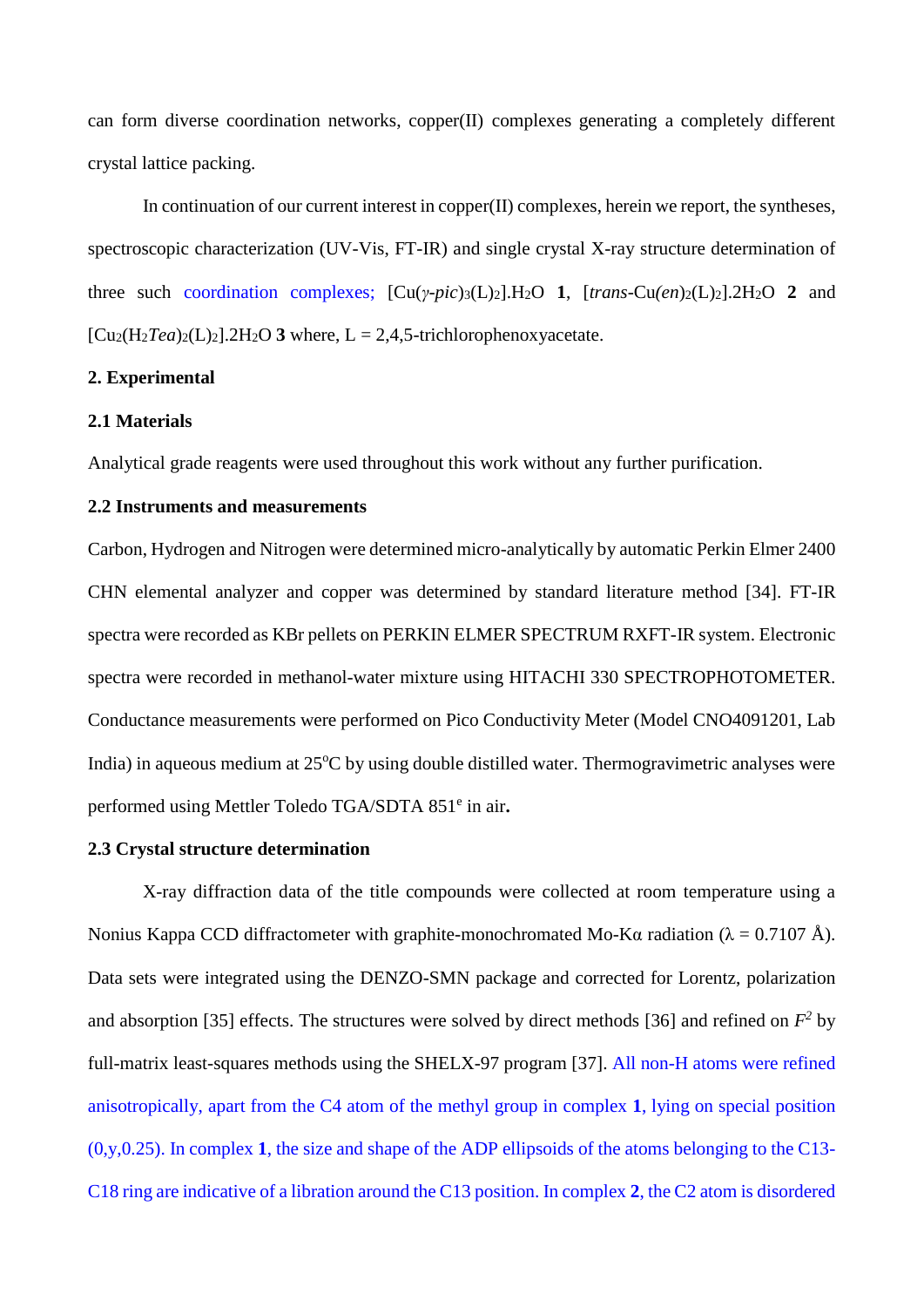over two non equivalent positions (occupancy factor: 0.7, 0.3). In all structures, hydrogens linked to C and N atoms were included on calculated positions, riding on their carrier atoms. Conversely, hydrogen atoms belonging to water molecules or to OH groups were found in the Difference Fourier map; their coordinates were refined with distance constraints, while their thermal parameters were fixed at a value of some 1.2 times the Ueq of the corresponding carrier atoms. All other calculations were accomplished using WINGX [38]. The packing diagrams of complexes **1-3** have been made using DIAMOND 3.0 software package [39]. Crystal data are given in Table 1 and a selection of bond distances and angles is reported in Table 2. ORTEPIII [39] views of the structures are shown in Figs. 3 a-c.

## **2.4. Synthesis:**

**2.4.1. Synthesis of copper(II) 2,4,5-trichlorophenoxyacetate**: 0.97 g (0.0039 mol) of CuSO<sub>4</sub>.5H<sub>2</sub>O was dissolved in minimum quantity of distilled water in a beaker. In another beaker 0.313 g (0.0078) mol) of sodium hydroxide was dissolved in 20 mL distilled water and 2.0 g (0.0078 mol) of 2,4,5 trichlorophenoxy acetic acid suspended in hot water was added to it with stirring. A light blue product was precipitated in a good yield immediately on mixing the two solutions. It was filtered through a fine filter paper, washed with water and dried in an oven at 50 °C.

**2.4.2 Synthesis of**  $\left[\text{Cu}(\gamma \text{pic})_3(\text{L})_2\right] \cdot \text{H}_2\text{O}$ **, 1:**  $\gamma$ **-picoline was added drop-wise to the suspension of** above blue coloured product Cu(2,4,5-trichlorophenoxyacetate)<sub>2</sub>.xH<sub>2</sub>O (0.5 g)in 25 mL of watermethanol (1:4, v/v)mixture until a clear deep blue solution was obtained. The solution was allowed to evaporate at room temperature which afforded blue coloured crystals (fine needles) of complex **l** after five days. The newly synthesized complex was soluble in tetrahyrofuran and dimethylformamide but insoluble in methanol, water, and acetone. The complex 1 melted at 110 °C. Anal. Calcd. for  $[Cu(Cl_3C_8H_4O_3)_2(C_6H_7N)_3](H_2O)$ : Cu 7.30, C 46.92, H 3.56, N 4.83%; Found: Cu 7.03, C 46.32, H 3.29, N 4.43%. FT-IR (KBr pellet, in cm<sup>-1</sup>), 3490(mb), 3077(w), 2968(w), 2483(w), 2364(w), 1641(s), 1613(ms), 1583(w), 1476(m), 1414(ms), 1393(ms), 1370(w), 1326(ms), 1282(ms), 1250(ms), 1209(m), 1136(m), 1081(ms), 1046(m), 1011(w), 908(mw), 866(m), 833(mw) 810(ms),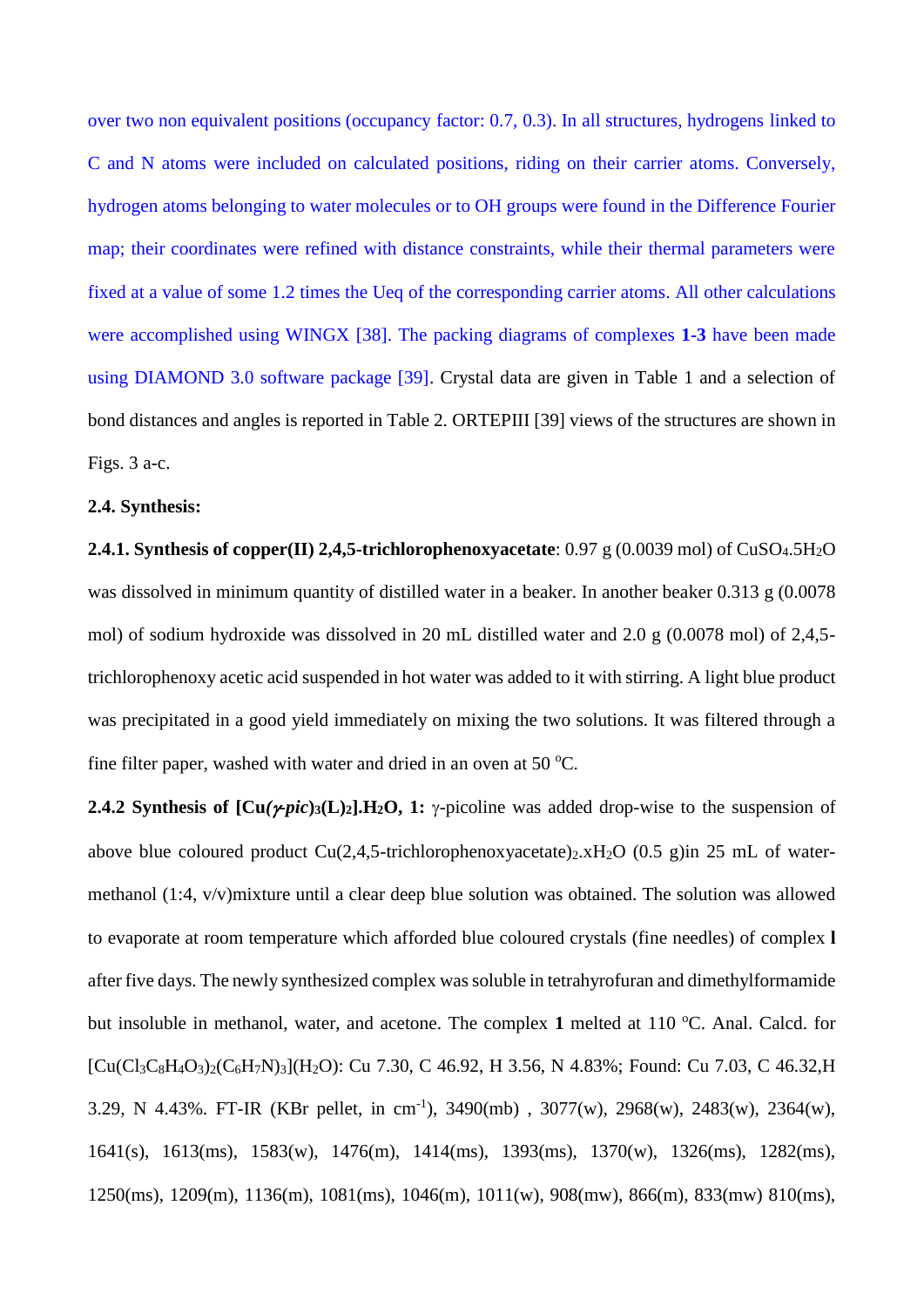731(m), 678(m), 605(m), 550(w), 531(w) 497(m), 454(w); UV-Vis (methanol-water):  $\lambda_{\text{max}} = 685 \text{ nm}$  $(\epsilon_{\text{max}} = 194 \text{ L} \cdot \text{mol}^{-1} \text{cm}^{-1}).$ 

**2.4.3. Synthesis of**  $\text{[Cu}(en)_2(\text{L})_2]$ **. <b>2**(H<sub>2</sub>O)<sub>2</sub>, 2: Ethylenediamine was added drop-wise to the suspension of 0.5 g of blue coloured Cu(2,4,5 trichlorophenoxyacetate)<sub>2</sub>.xH<sub>2</sub>O in 25 mL of watermethanol (1:4,v/v) mixture till a clear purple solution was obtained. The solution was allowed to evaporate slowly at room temperature which gave purple coloured block shaped crystals after one day. The newly synthesized complex is freely soluble in water, methanol and ethanol but insoluble in acetone and chloroform. The complex  $2$  decomposed at 185  $^{\circ}$ C. Anal. Calcd. for [Cu(C2N2H8)2(Cl3C8H4O3)2].2H2O: Cu 8.70, C 32.97, H 3.84, N 7.69 %; Found: Cu 8.34, C 32.12, H 3.54, N 7.61%. FT-IR (KBr pellet, in cm<sup>-1</sup>), 3364(mw), 3304(m), 3215(m), 3134(mw), 2941(w), 2885(w), 2362(w), 1607(s), 1582(w), 1482(ms), 1426(ms), 1341(ms), 1281(m), 1242(m), 1164(vw), 1140(m), 1078(s), 1044(s), 975(w), 944(w), 872(m), 831(mw), 776(m), 701(mw), 683(mw), 633(mw), 525(m), 460(w); UV-Vis (methanol-water):  $\lambda_{\text{max}} = 547 \text{ nm}$  ( $\varepsilon_{\text{max}} = 68 \text{ L} \cdot \text{mol}^{-1} \text{cm}^{-1}$ ).

**2.4.4 Synthesis of**  $\left[ \text{Cu}_2(\text{L})_2(\text{H}_2 t e a)_2 \right]$ **. <b>2H**<sub>2</sub>**O**, **3:** Triethanolamine was added drop-wise to the suspension of 0.5 g of blue coloured Cu(2,4,5-trichlorophenoxyacetate)<sub>2</sub>.xH<sub>2</sub>O in 25 mL of watermethanol (1:4,v/v) mixture till a clear turquoise blue solution was obtained. The solution was allowed to slowly evaporate at room temperature which gave green coloured block shaped crystals after five days. The newly synthesized complex was soluble in methanol, tetrahydrofuran but insoluble in water and chloroform. The complex **3** melted at 162 °C. Anal. Calcd. for  $\left[\text{Cu}(Cl_3C_8H_4O_3)_2(C_6H_15O_3N)_2\right]$ . 2H2O: Cu 13.12, C 34.69, H 4.13, N 2.89%; Found: Cu 12.99, C 34.22, H 4.04, N 2.71%. FT-IR (KBr pellet, in cm<sup>-1</sup>), 3536(mb), 3374(mb), 3195(sb), 2974(mw), 2927(mw), 2897(mw), 2860(mw), 1614(s), 1476(vs), 1445(s) 1409(s), 1361(ms), 1318(s), 1280(s), 1250(s), 1233(mw), 1139(ms), 1086(s), 1057(m), 1027(ms), 1006(mw), 941(w), 906(ms), 871(ms), 829(m), 754(vw), 728(ms),716(w), 678(m), 629(s), 570(w), 501(w); UV-Vis (methanol-water):  $\lambda_{\text{max}}$  =735 nm  $(\epsilon_{\text{max}} = 163 \text{ L} \cdot \text{mol}^{-1} \cdot \text{cm}^{-1}).$ 

## **3. Results and Discussion**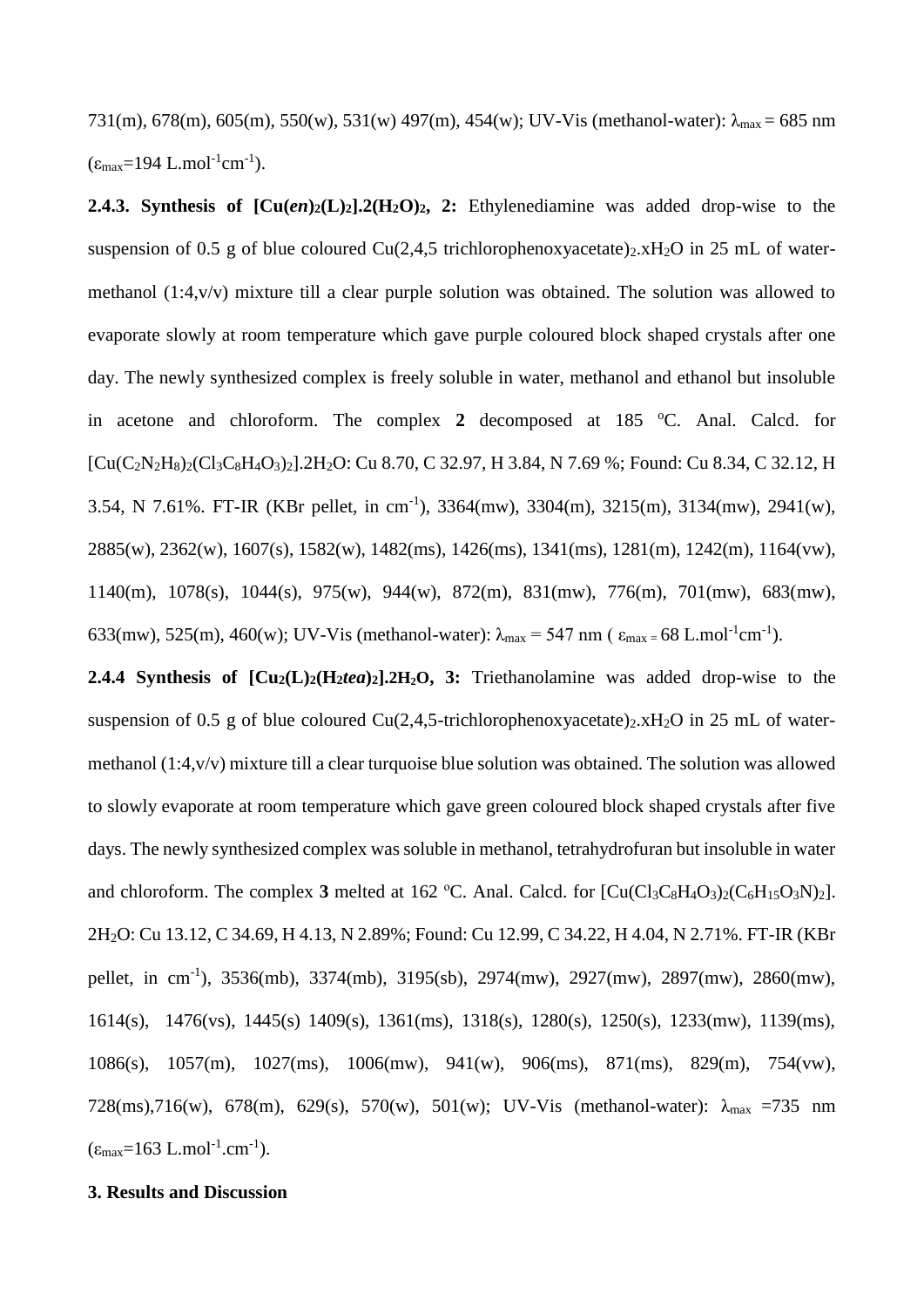#### **3.1 Syntheses:**

The reaction between sodium hydroxide, copper sulphate pentahydrate and 2,4,5-trichlorophenoxy acetic acid in appropriate stoichiometry in aqueous medium resulted in the formation of desired hydrated copper 2,4,5-trichlorophenoxyacetate according to equation (i). The above isolated bluish compound was insoluble in common organic solvents. When N-or N,O- donor ligands  $\gamma$ picoline/ethylenediamine/triethanolamine was added to the suspension of hydrated copper(II) (2,4,5 trichlorophenoxyacetate)<sub>2</sub> in methanol-water  $(4:1)$  mixture until a clear blue solution was obtained, which on slow evaporation at room temperature gave respective crystalline products as shown in scheme 1, equation (ii), (iii) and (iv). The elemental analyses of all three complexes are consistent with the observed composition of the complexes which was subsequently confirmed by single crystal X-ray investigation.

## **3.2 Spectroscopy:**

The infrared spectra of the newly synthesized complexes **1**, **2** and **3** have been recorded as KBr pellets in the region 4000–400 cm<sup>-1</sup> (as shown in Fig. 4 a, b and c) and tentative assignments have been made on the basis of earlier reports in literature [40,41]. The bands at 3490 cm<sup>-1</sup> in 1, and 3536 and 3373 cm-1 in **3** are attributed to O-H stretching vibration of lattice water. The bands at 3364, 3304, 3215 cm-1 in **2** are attributed to O-H stretching vibration of water and N-H stretching vibration of the ligand, ethylenediamine. The sharp bands varying from weak to medium intensity in the region 3195– 2855 cm<sup>-1</sup> in all the complexes 1, 2 and 3 may be attributed to C-H stretching vibrations of  $\gamma$ picoline/ethylenediamine/triethanolamine as well as those of the anion (2,4,5 trichlorophenoxyacetate). The bands at  $1641/1393$ cm<sup>-1</sup> in complex 1,  $1607/1341$  cm<sup>-1</sup> in complex 2 and 1614/1318 in **3** may be attributed to  $v_{as}(COO)/v_s(COO)$ . The value of  $\Delta vCOO = v_{as}(COO) - v_{sym}($ COO-1 ) 248, 266, 296 cm-1 respectively in complexes **1**,**2** and **3** indicated same coordination mode of carboxylate coordination in all three newly synthesized complexes **1-3**. The C-Cl stretching vibrations for complexes 1, 2 and 3 appear at 865, 872 and 871 cm<sup>-1</sup> respectively. The band at 531, 454 in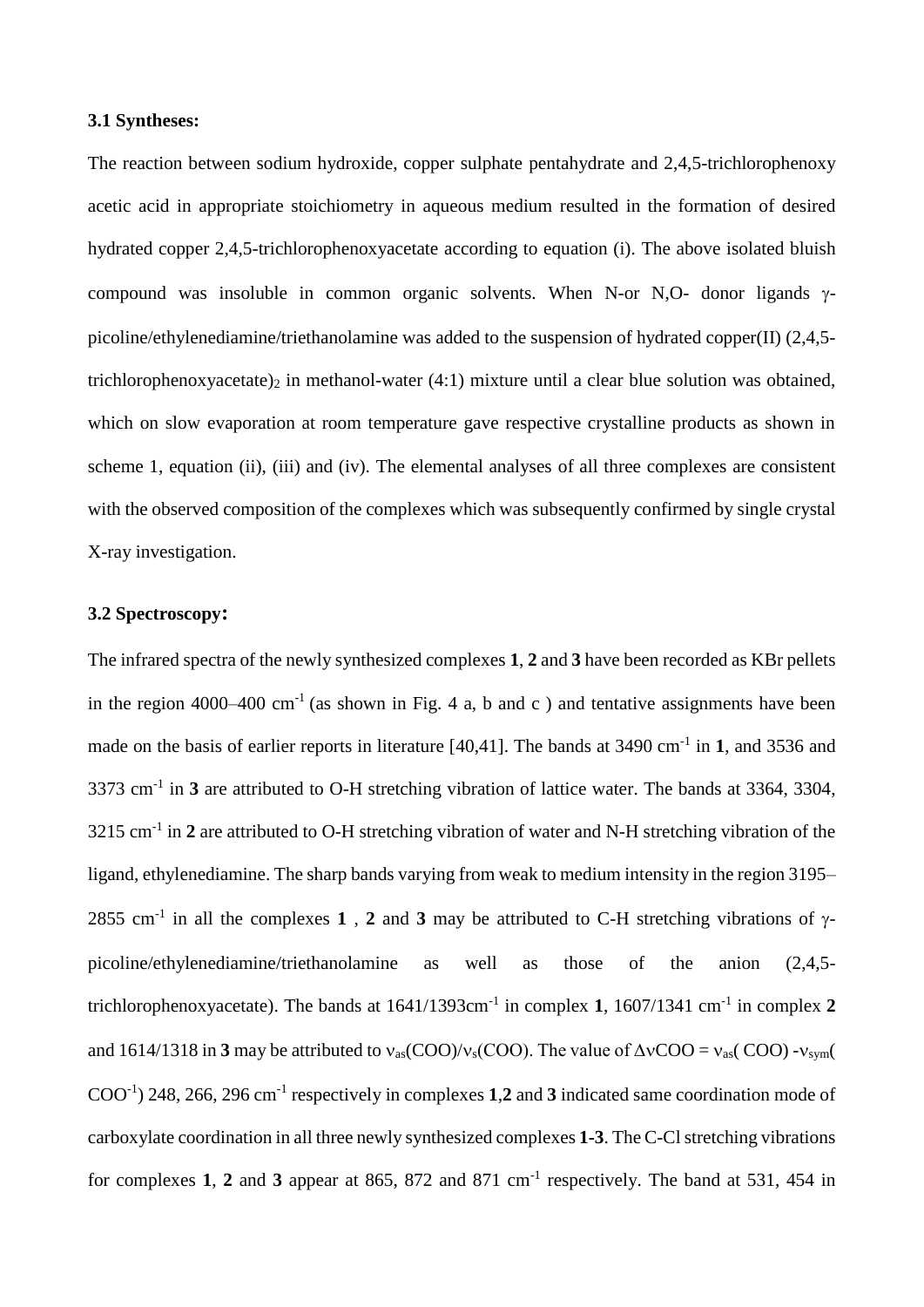complex **1**, 524 and 460 cm-1 in complex **2** and 570 and 501 in complex **3** may be ascribed to metaloxygen and metal-nitrogen stretching vibration.

The electronic absorption spectra of complex **1** and complex **2**, **3** have been recorded in methanolwater (4:1) mixture. The complexes 1 and 3 showed strong absorption band at 685 ( $\varepsilon_{\text{max}} = 194.34$ ) and 735 nm ( $\varepsilon_{\text{max}} = 163$ ) due to d-d transitions. Complex 2 showed strong absorption at around 547 nm, εmax=68.7**,** typical for d-d transitions of elongated octahedral copper(II) complex, [trans- $Cu(en)_2(H_2O)_2]^{2+}$  observed by us and others.[42-44]

## **3.3 Magnetic Measurements**

Copper in +2 oxidation state has spin only magnetic moment values of the order of 1.73 B.M. at room temperature in general. However, higher values are observed due to spin orbital coupling. Normally, copper(II) compounds having ionic or weak covalent bonds have magnetic moments in the range of 1.9-2.2 B.M. as compared to 1.72-1.82 B.M. for those having strong covalent bonds [45-47] at room temperature. The room temperature magnetic susceptibilities for complexes **1**, **2** and **3** were 1.78, 1.84 and 1.54 B.M. respectively.

## **3.4 Molar Conductance:**

Conductance measurements were carried out at 25 °C in aqueous medium and a plot of  $\Lambda$  (molar conductance) versus  $C^{1/2}$  (square root of concentration) was drawn (Fig.5). When the concentration was extrapolated to zero, it gave  $\Lambda_0 = 232$  S.cm<sup>2</sup>mol<sup>-1</sup> for complex 2. This value falls in the range observed for 1:2 electrolytes [48]. Therefore, conductance measurements revealed that complex **2** behave as 1:2 electrolytes in aqueous medium indicating that the weak axial bond dissociates in aqueous medium as shown in equation (v). Electronic spectrum of the complex showed a peak around 560 nm consolidate the above observation as in our earlier studies on copper(II) complexes with arylcarboxylates/sulphonatesthe  $\lambda_{\text{max}}$  values around ≈550 nm was observed when cationic species  $[trans-Cu(en)_{2}(H_{2}O)_{2}]^{+2}$ was present in various ionic complexes.[49] [Cu(*en*)2(Cl3C6H2OCH2COO)2].2H2O+H2O [Cu(*en*)2(H2O)2]  $^{2+}$  + 2Cl<sub>3</sub>C<sub>6</sub>H<sub>2</sub>OCH<sub>2</sub>COO<sup>-</sup> (v)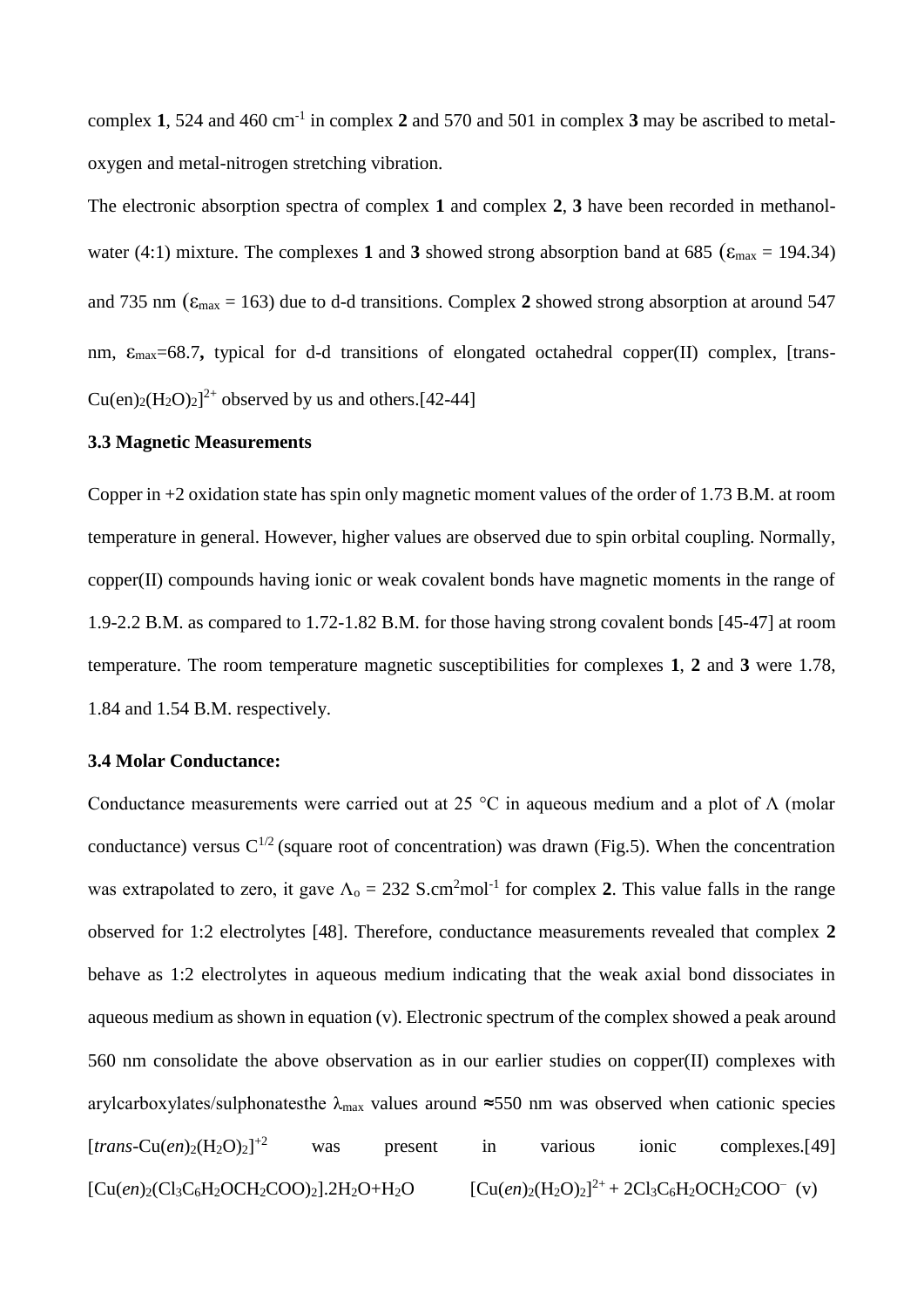Molar conductance of complexes **1** and **3** could not be determined as they were insoluble in aqueous media.

## **3.5 Thermogravimetric Analysis**:

Thermogravimetric analysis (TGA) of complexes **1**, **2** and **3** was recorded in air in temperature range of 33-800  $\degree$ C in order to study the thermal stability (Fig. 6). The first step in complex 1 corresponded to the loss of one lattice water molecule (calcd.  $= 2.070\%$ , obs.  $= 2.052\%$ ) between 65-95 °C. Horizontal portion of the TG curve from 95-102 °C corresponded to the stability of anhydrous  $[Cu(\gamma-pic)_{3}(2,4,5-C]_{3}C_{6}H_{2}OCH_{2}COO_{2}]$ . The total weight loss shown by the TG curve (calcd. = 79.03%, obs. = 78.52%) from 103-325 °C corresponded to the formation of Cu( $\gamma$ -pic) and thereafter TG curve showed continuous weight loss till 530 °C. The total weight loss corresponded to the formation of residual CuO (calcd.  $= 92.69$  %, obs.  $= 92.22$ %). The TGA steps followed by the complex **1** are given below.

$$
[Cu(\gamma-pic)_{3}(2,4,5-Cl_{3}C_{6}H_{2}OCH_{2}CO_{2})_{2}].H_{2}O \longrightarrow [Cu(\gamma-pic)_{3}(2,4,5-Cl_{3}C_{6}H_{2}OCH_{2}CO_{2})_{2}]
$$
  
\n
$$
\frac{103\text{-}325 \text{ °C}}{2} \text{ Cu}(\gamma-pic) \longrightarrow CuO
$$

In complex **2,** the first step in the TG curve corresponded to the loss of two lattice water molecules (calcd.  $= 4.94\%$ , obs.  $= 4.895\%$ ) from 45 to 150 °C. The horizontal portion of TG curve from 150 to 180 °C corresponded to the formation of anhydrous  $[Cu(en)_2(2,4,5-trichlorophenoxyacetate)_2]$ . Thereafter the complex kept on decomposing and registered weight loss due to pyrolysis of ethylenediamine and 2,4,5-trichlorophenoxyacetate. The TGA steps followed by the complex 2 are given below.

[Cu(en)<sub>2</sub>(Cl<sub>3</sub>C<sub>6</sub>H<sub>2</sub>OCH<sub>2</sub>COO)<sub>2</sub>].2H<sub>2</sub>O 
$$
\xrightarrow{45-150\,^{\circ}\text{C}}
$$
 [Cu(en)<sub>2</sub>(Cl<sub>3</sub>C<sub>6</sub>H<sub>2</sub>OCH<sub>2</sub>COO)<sub>2</sub>]  $\xrightarrow{180\,^{\circ}\text{C}}$   
Continuous decomposition.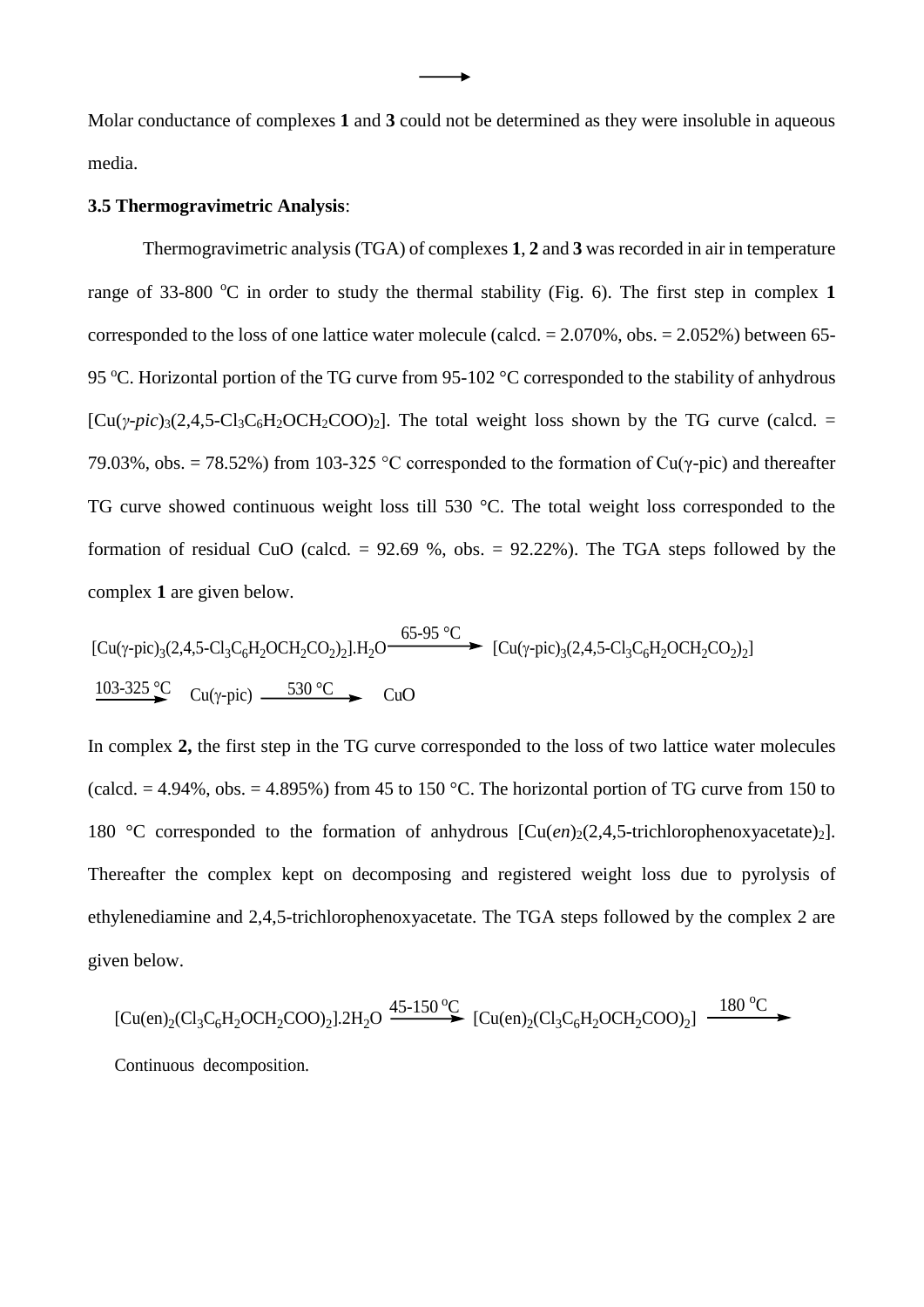In complex **3**, the first step corresponded to the loss of two lattice water molecules (calcd  $= 3.72$  %,  $obs = 4.231\%$ ) from 52-99 °C. The horizontal portion of TG curve from 99 to 170 °C corresponded to the stability of anhydrous  $\left[\text{Cu}_2(\text{H}_2\text{tea})_2(2,4,5\text{-trichlorophenoxyacetate})_2\right]$ . Further weight loss (calcd.  $=83.64$  %, obs.  $= 84.56$  %) in the TG curve corresponded to the formation of CuO.

#### **4. Crystal structure**

 $\text{[Cu}_2(\text{H}_2 \text{tea})_2(\text{Cl}_3\text{C}_6\text{H}_2\text{OCH}_2\text{COO})_2\text{].2H}_2\text{O} \longrightarrow \text{[Cu}_2(\text{H}_2 \text{tea})_2(\text{Cl}_3\text{C}_6\text{H}_2\text{OCH}_2\text{COO})_2\text{]}$ 2CuO 52-99 °C 170-410 °C

In an effort to establish the complexes' geometry unambiguously and to investigate the noncovalent interactions in newly synthesized copper(II) 2,4,5-trichlorophenoxyacetate complexes, single crystal X-ray structural determination of complexes **1-3** were performed. The structural studies showed that copper(II) centre exhibited varied geometry ranging from square pyramidal to distorted octahedral as a consequence of the presence of different N- or N,O-donor ligands. The perspective views of complexes **1-3** are shown in Fig. 3. In all the complexes, 2,4,5-trichlorophenoxyacetate anion acts as a monodentate ligand being linked to the central copper cation through one oxygen of the carboxylate group. In complex **1**, there is a two-fold axis passing through O1w, Cu1, N1, C3 and C4 atoms; the coordination around copper center is square pyramidal since the cation is bound to three picoline molecules and two 2,4,5-trichlorophenoxyacetate anions (Fig. 3a). An interesting feature is the simultaneous presence of three  $\gamma$ -picoline molecules coordinated to Cu(II) centre, which is relatively rare; a CSD search of Cu(II) complexes having three (or more) coordinated pyridines, picolines or dimethylpyridines resulted in 161 hits, out of which only 23 entries are Cu-picoline complexes. In complex **2,** two carboxylate ligands are located at the apices of a quite elongated octahedron indicating relatively weak Cu-Ocarboxylate bond; actually, the mean Cu-Ocarboxylate distance, calculated for a sample containing more than 3000 structures, gives a value of 2.00(8) Å. The basal plane of copper(II) octahedron is formed by two chelating ethylenediamine ligands where the copper ion lies on a two-fold axis (Fig. 3 b).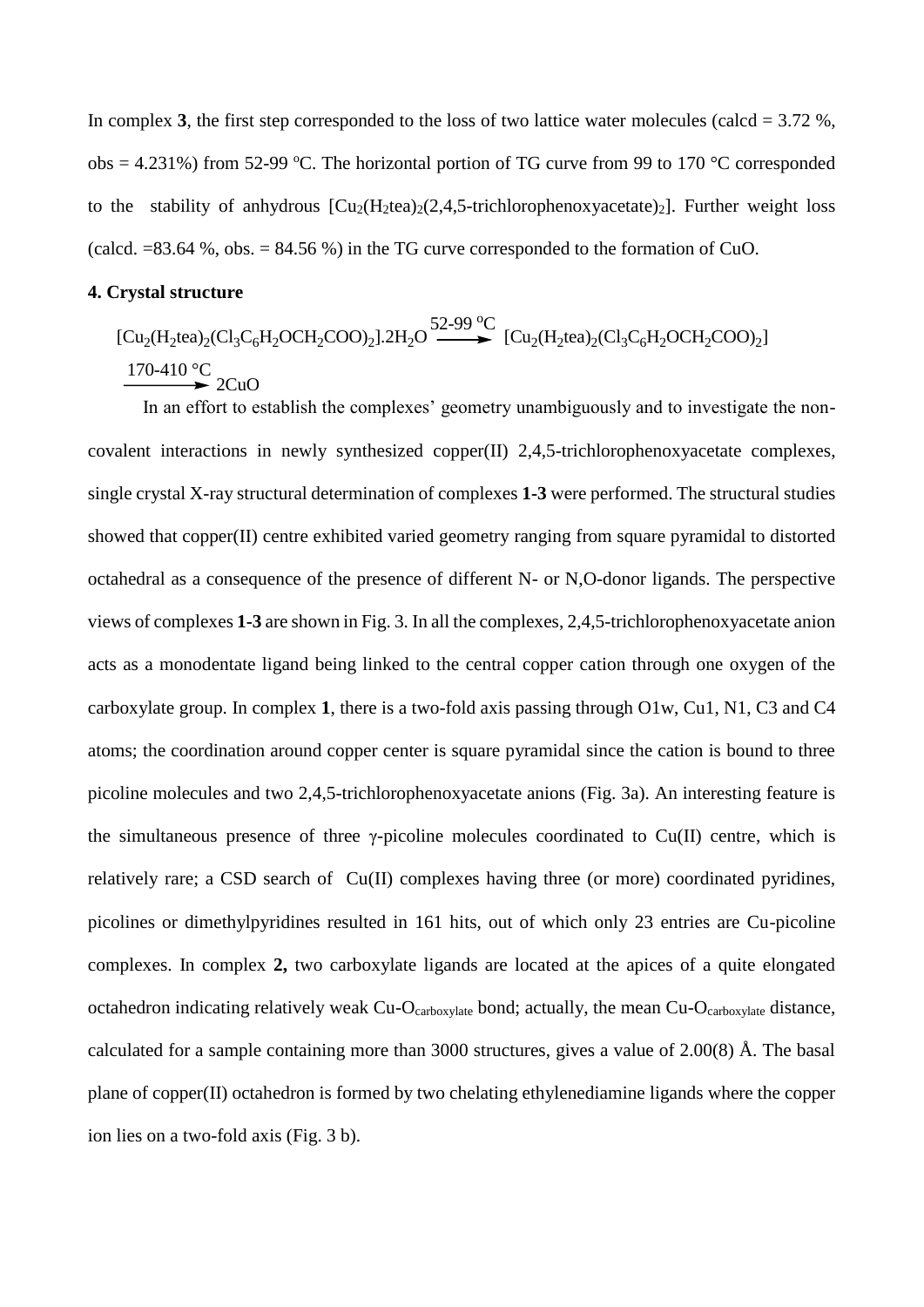Conversely, in complex **3**, a symmetry centre is positioned in between two Cu cations linked by two deprotonated oxygen atoms belonging to two different H2*tea* mono anions, which in this case act as tetradentate ligands through three oxygen atoms and a nitrogen atom (Fig. 3c), as reported previously from our group [50]. The final coordination geometry around each Cu center is distorted octahedral where only one site is occupied by oxygen atom of the 2,4,5-trichlorophenoxyacetate anion. The C-O distances in the carboxylate moiety are not equal as expected in view of the delocalization of the double bond where the longer bond is always the one involving the coordinated oxygen atom. Selected bond lengths and angles are given in Table 2. The Cu-N and Cu-O bond lengths are inline with those reported in the literature for similar compounds.The structural parameters of 2,4,5-trichlorophenoxyacetate ligand are in agreement with the reported in literature. [51]

#### **Packing:**

The packing pattern is mainly determined by the formation of O/C-H···O (complex **1** and **3**) and O/N-H···O (complex **2**) hydrogen bonds, which are listed in Table 3. In complex **1**, the supramolecular aggregates composed by Cu-complexes and water molecules appear to be isolated in the crystal lattice; indeed the only observed  $O-H \cdots O$  hydrogen bonds involve the molecules belonging to the same asymmetric unit, with the formation of a  $R^2/10$  motif (Fig. 3a). The unit cell contents of **1** are shown in Fig. 7.The different units are linked by weak C-H…O hydrogen bonds. No other appreciable intermolecular interaction, i.e. halogen bonds, C-H…π or  $\pi$ …π interactions has been found.

In complex **2**, the units of neutral complex  $\lbrack Cu(en)_2(2,4,5-trichlorophenoxybenzoate)_2 \rbrack$  are held together by N/O-H···O interactions (Table 3) with the co-crystallized water molecule acting as a bridge between two adjacent complexes. Each water molecule is involved both as H-bond donor and acceptor (Fig. 8). This leads to the formation of two rings described by  $R^2(8)$  and  $R^2(8)$  graphset motifs, from both sides of each complex molecule, resulting in the formation of a ribbon- like architecture. The packing diagram in complex 2 is also stabilized by weak  $\pi \cdots \pi$  interaction between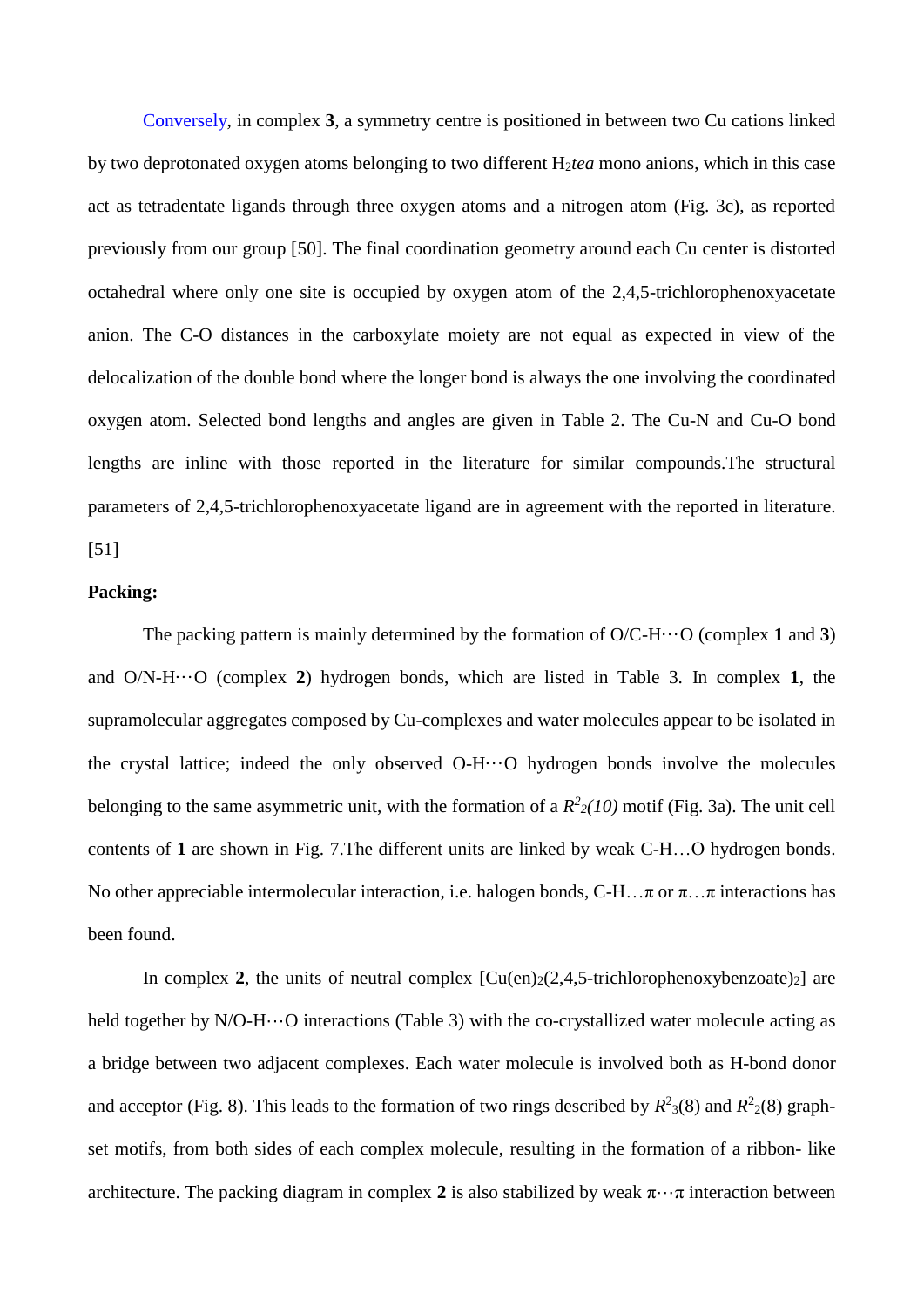2,4,5-trichlorophenoxybenzoate moieties as shown in Fig. 9 (centroid….centroid distance= 3.93Å). The unit cell contents of complex **2** are shown in Fig. 10.

In complex **3**, a strong intramolecular O-H…O hydrogen bond is formed between one OH group of the H2tea ligand (O2) and the free oxygen of the carboxylate group (O5), while the other tea hydroxyl acts as a H-bonding donor towards the non-coordinated water molecule. The connection among the different binuclear Cu complexes is provided by close contacts between Cl2 and O5 of 3.102(2) Å, which are usually called 'halogen bonds' [52] and by  $Cl_{\cdots}$  interactions (3.453 Å) between chlorine of 2,4,5-trichlorophenoxy moiety of one molecule with centroid of 2,4,5 trichlorophenoxy of the adjacent one (Fig.11). In this way, ribbons running along *c*-direction are formed as shown in Fig. 11. Further the ribbons are interconnected through H-bonding interactions provided by lattice water molecule acting both as a donor and an acceptor. The O5 atom is involved in a strong intramolecular hydrogen bond with O2. Further, additional strength to the lattice is provided by weak  $Cl...O$  interactions as highlighted by blue fragmented bonds (Fig. 11).

## **Conclusion**

Three new copper(II) coordination complexes, monomeric  $\left[\text{Cu}(\gamma\text{-pic})_3(\text{L})_2\right]$ . H<sub>2</sub>O (square pyramidal) **1** and  $[\text{trans-Cu(en)}_2(L)_2]$ .  $2H_2O$  (octahedral) **2** and dimeric  $[Cu_2(H_2tea)_2(L)_2]$ .  $2H_2O$ (distorted octahedral) **3** have been synthesized by the reaction of copper(II) 2,4,5 trichlorophenoxyacetate with N-donor ligands of different denticity in water–methanol solution. The newly synthesized complexes have been characterized by various physicochemical techniques. The analysis of the crystal structures revealed that in all cases the co-crystallized water molecules play an important role in the crystal lattice stabilization, connecting the various complexes through the formation of N/O-H…O bonds of medium/ high strength. In spite of the presence of many Cl atoms, only one significant Cl...O interaction has been observed. A set of weaker interactions like  $\pi \cdot \cdot \pi$ ,  $Cl...$ , C-H...O *etc.* contribute to make more robust the crystal.

#### **Acknowledgments**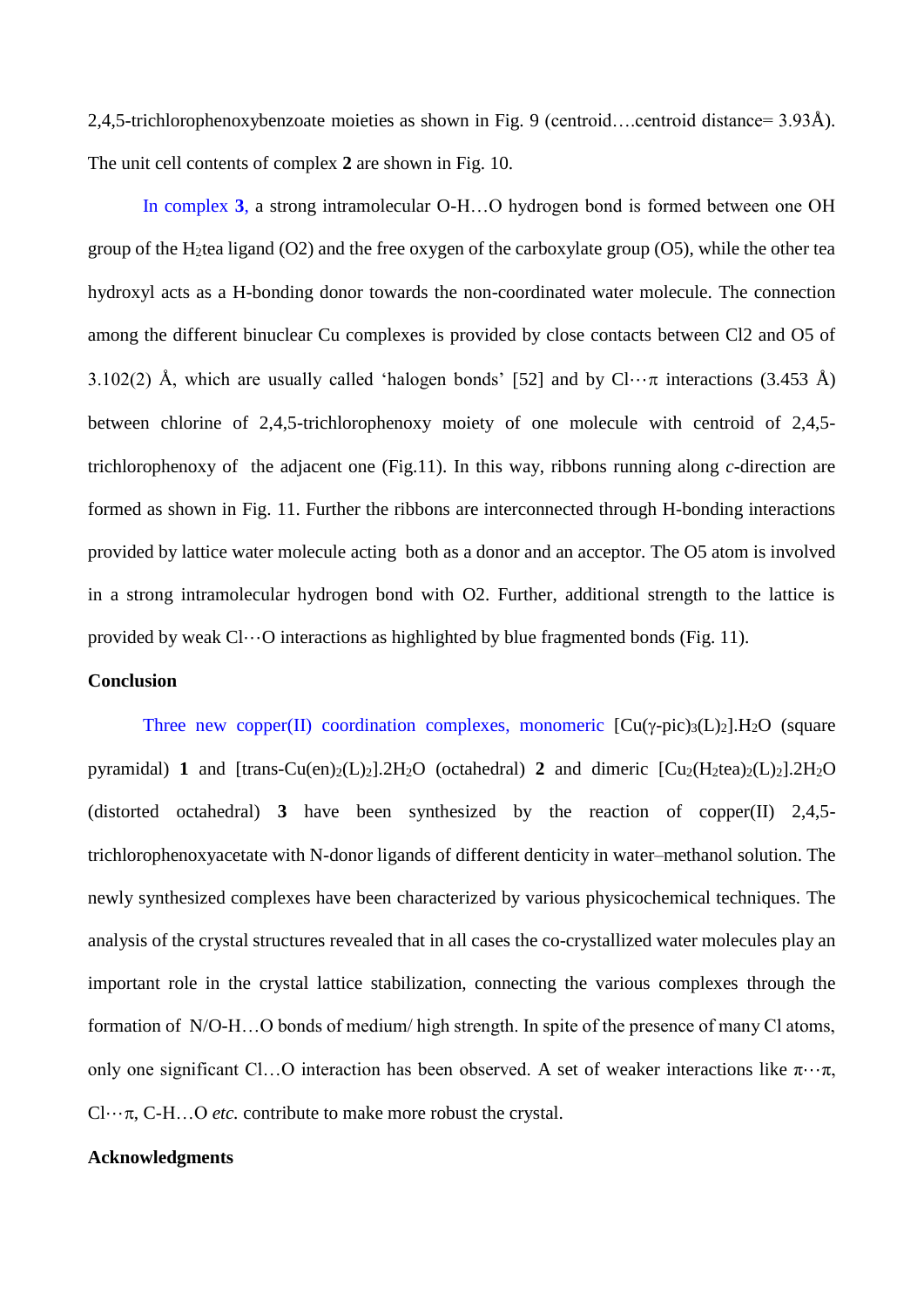The authors RPS and SK acknowledge the financial support of UGC, New Delhi (India) as a UGC Emeritus and BSR Meritorious Fellowship respectively. PV thanks DST PURSE program of PU, Chandigarh, India.

# **Supplementary data**

Crystallographic data for the structural analysis of the title compounds have been deposited at the Cambridge Crystallographic Data Center, 12 Union Road, Cambridge, CB2 1EZ, UK, and are available free of charge from the Director on request quoting the deposition number CCDC 805412, 805413 and 805411 for complexes **1-3** respectively.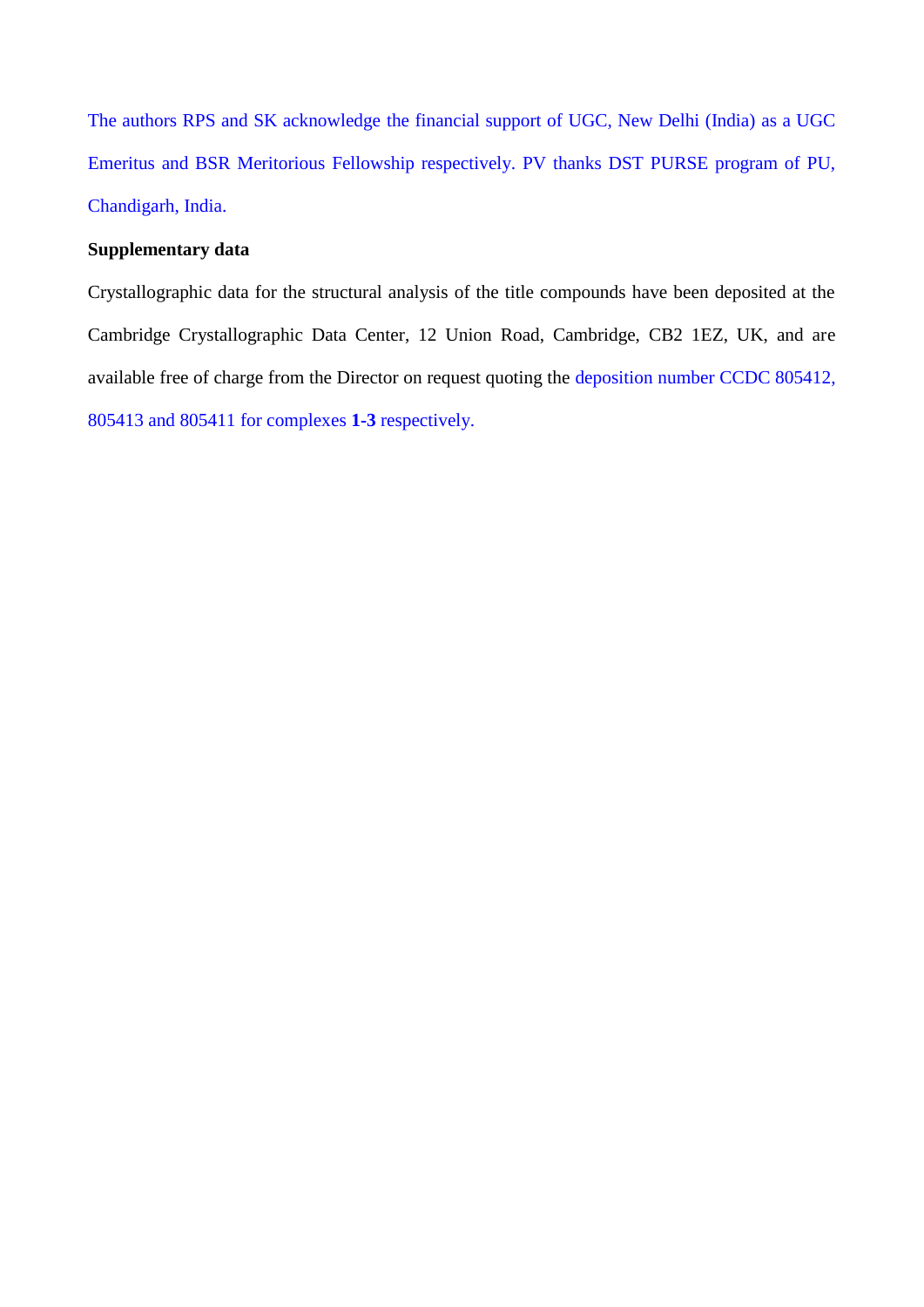## **References**

[1] P.G. Lacroix, I. Malfant, Chem. Mater. 13 (2001) 441.

[2] M. Clemente-Leon, E. Coronado, C. Marti-Gastaldo, F.M. Romero, Chem. Soc. Rev. 40 (2011) 473.

[3] Matulkova, J. Cihelka, K. Fejfarova, M. Dušek, M. Pojarova, P. Vaneˇk, J. Kroupa, M. Šala, R. Krupkova, I. Neˇmec, CrystEngComm. 13 (2011) 4131.

[4] M. Clemente-Leon, E. Coronado, J.R. Galan-Mascaros, E. Canadell, Inorg.Chem. 39 (2000) 5394.

[5] O.M. Yaghi, M. O'Keeffe, N.W. Ockwig, H.K. Chae, M. Eddaoudi, T. Kim, Nature, 423 (2003) 705.

[6] E. Coronado, P. Day, Chem. Rev. 104 (2004) 5419.

[7] J.P. Zhang, S. Kitagawa, J. Am. Chem. Soc. 130 (2008) 907;

[8] A. Westcott, J. Fisher, L.P. Harding, P. Rizkallah, M.J. Hardie, J. Am. Chem. Soc. 130 (2008) 2950.

[9] J.P. Collman, R.A Decreau, Y. Yan, J. Yoon, E.I. Solomon, J. Am. Chem. Soc. 129 (2007) 5794.

[10] R.H. Holm, P. Kennephol, E.I. Solomon, Chem. Rev. 96 (1996) 2239.

[11] E. I Solomon, U.M. Sundaram, T. E. Manchonkin,, Chem. Rev. 96(1996) 2563.

[12] T. Tsukihara, H. Aoyama, E. Yamashita, T. Tomizaki, H. Yamaguchi, K Shinzawa-Itoh, R. Nakashima, R. Yaono, S Yoshikawa, Science 269( 1995) 1069.

- [13] M. M. O. Pena, J. Lee, D. J. Thiele, J. Nutr. 129 (1999) 1251.
- [14] N.W. Solomons, J. Am. Coll. Nutr. 4 (1985) 83.
- [15] P. F. Larson, Angew. Chem. Int Ed. Eng. 48 (2009) 5091.

[16] B. Wu, X.-J. Yang, C. Janiak, P.G. Lassahn, Chem. Commun. (2003) 902, and references cited therein.

[17] J. R. J. Sorenson, Chemistry in Britain, 25 (1989) 169, and references cited therein.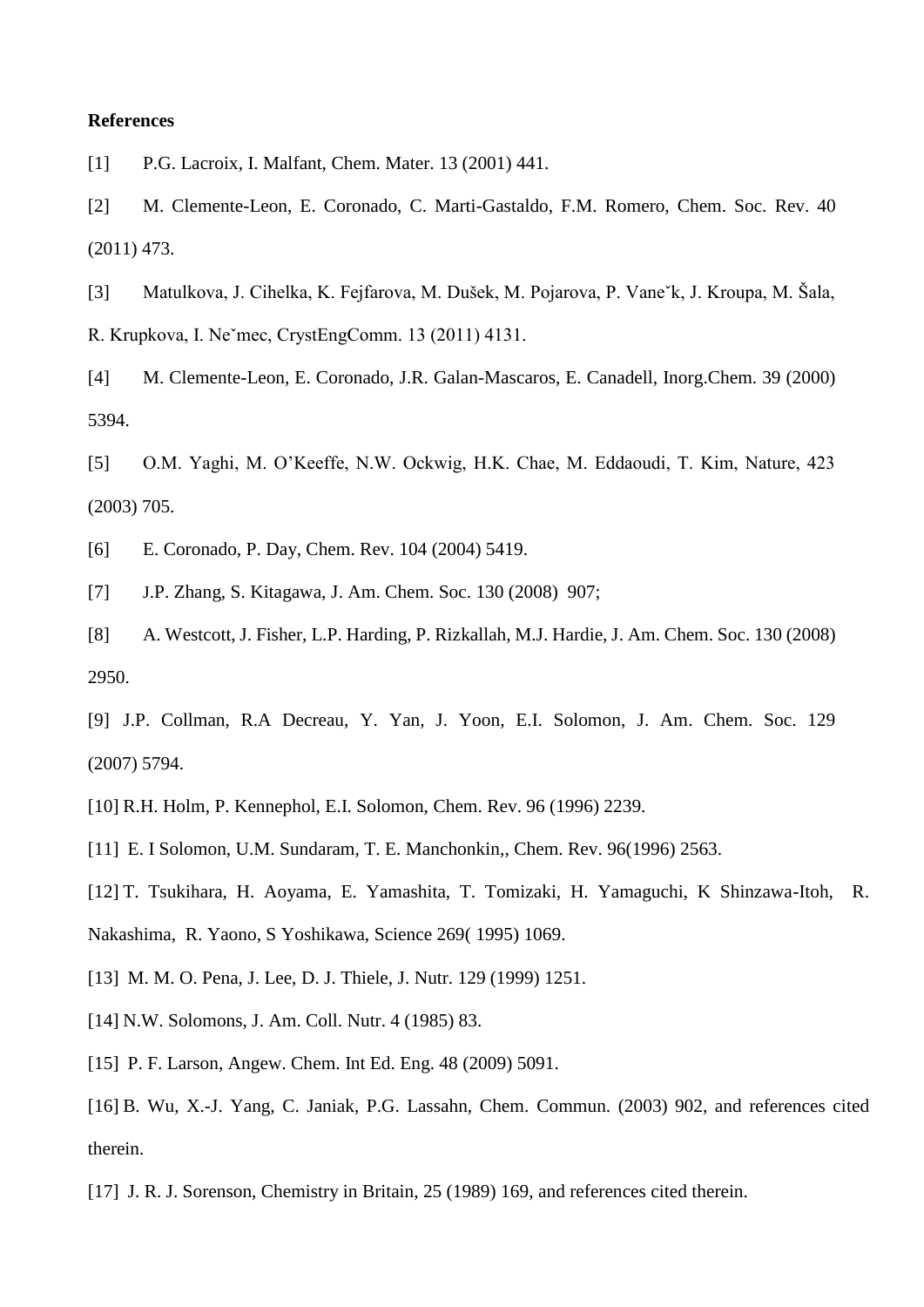- [18] C. Marzano, M. Pellei, F. Tisato, C. Satini, Anticancer Agents Med. Chem. 9 (2009) 185.
- [19] I. Iakovidis,1 IoannisDelimaris, Stylianos M. Piperakis, Molecular Biology Int. (2011) 1.
- [20] (a) C. Paquet, T. Lacelle, B. Deore, A. Kell, X. Liu, I. Korobkov, P. Malenfant, Chem. Commun*.*52
- (2016) 2605; (b) J. Wang, C. Li, Q. Zhou, W. Wang, Y. Hou, B. Zhang, X. Wang, Dalton Trans. 45(2016)
- 5439; (c) N. R. de Campos, M. A. Ribeiro, W. X. Oliveira, D. O. Reis, H. O. Stumpf, A. C. Doriguetto,
- F. C. Machado, C. B. Pinheiro, F. Lloret, M. Julve, Dalton Trans., 45 (2016) 172.
- [21] (a) R.C. Mehrotra and R. Bohra, Metal Carboxylates, Academic Press Inc. London, 1983; (b) N.
- Ahmad, A.H. Chughtai, H.A. Younus, F. Verpou, Coord. Chem. Rev. 280 (2014) 1; (c) C. Rao, S. Natarajan and R. Vaidhyanathan, Angew. Chem. Int. Ed*.* 43(2004) 1466.
- [22] A. Saini, R. P. Sharma, S. Kumar,P. Venugoplalan, A. I. Gubanov, A. I. Smolentsev, Polyhedron, 100 (2015) 155.
- [23] A Saini, R.P. Sharma, S. Kumar, P. Venugoplan, P. Starynowicz, J. Jezierska, Inorg. Chim. Acta. 436 (2015) 169.
- [24] R. P. Sharma, A. Saini, S. Kumar, P. Venugopalan , V. Ferretti, J. Mol. Struct. 1060 (2014) 256.
- [25] R.P. Sharma, A. Saini, D. Monga, P. Venugopalan , J. Jezierska, A. Ozarowski V. Ferretti.New J. Chem.38 (2014) 437
- [26] R.C Mehrotra, R. Bohra, 'Metal Carboxalate', Academic Press: London (1983)
- [27] A.M Greenaway, T.P Dasgupta,. K.C Koshy. G.G Sadler, Spectrochim. Acta, 42A (1986)949.
- [28] G. Psomas, C.P. Raptopoulou, L. Iordanidis, C. Dendrinou-Samara, V. Tangoulis and D.P. Kessissoglou,Inorg. Chem. 39 (2000) 3042.
- [29] G.Smith,E.J.O' Reilly,Inorg. Chim. Acta, 47(1981)111.
- [30] US patent EP2407164A1
- [31] F.Q. Liu, Q.X. Wang, K. Jiao, F.F. Jian, G.Y. Liu, R.X. Li, Inorg. Chim. Acta, 359 (2006) 359, 1524- 1530.
- [32] J. Moncol, M. Korabik, P. Segl'a, M. Koman, D. Miklos, J. Jaškova, T. Glowiak, M. Melnıik, J. Mrozinski, M.R. Sundberg, Z. Anorg. Allgem. Chem.633(2007) 298.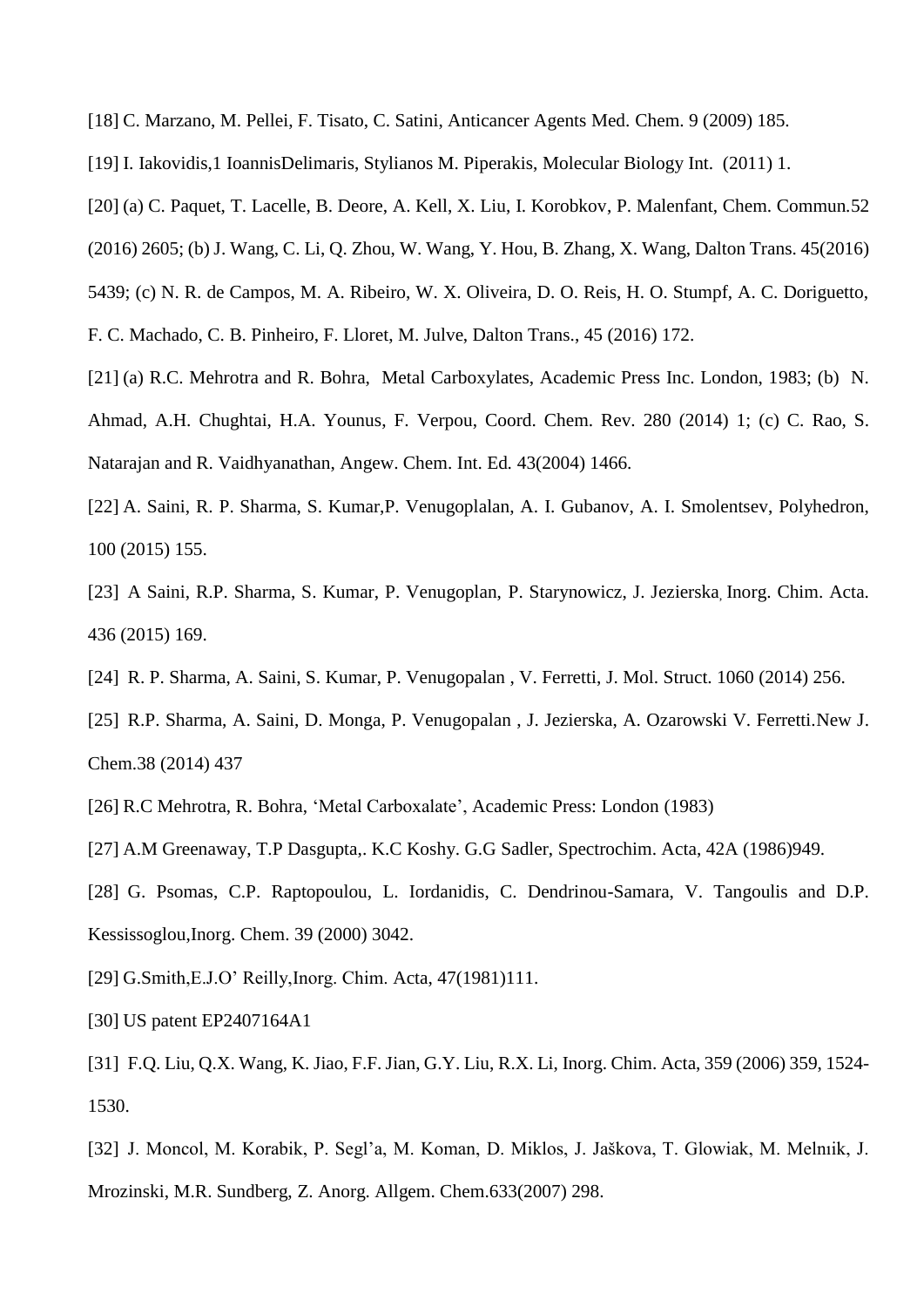- [33] M. Barceló-Oliver, Á. García-Raso, Á. Terrón, E. Molins, M.J. Prieto, V. Moreno, J. Martínez, V. Lladó, I. López, A. Gutiérrez, P.V. Escribá,J. Inorg. Biochem.101(2007) 649
- [34] M.A. Malati, Experimental Inorganic Chemistry, 1<sup>st</sup> Ed, Harwood Publishing, Chichester, 1999.
- [35] R.H. Blessing, ActaCryst.A51 (1995) 33
- [36] A. Altomare, M.C. Burla, M. Camalli, G. Cascarano, C. Giacovazzo, A. Guagliardi, A.G.G. Moliterni, G. Polidori, R. Spagna, J. Appl. Cryst. 32 (1999) 115.23.
- [37] G.M. Sheldrick, SHELX97, Program for crystal structure refinement, University of Göttingen, Germany, 1997.
- [38] L.J. Farrugia, J. Appl. Cryst., 32 (1999) 837.
- [39] (a) H.Putz, K.Brandenburg DIAMOND Crystal and Molecular Structure Visualization, Version 4.2.2 Crystal Impact, Bonn, Germany; (b) M.N. Burnett, C.K. Johnson, ORTEP III. Report ORNL-6895, Oak Ridge National Laboratory, Oak Ridge, Tennessee, USA, 1996.
- [40] J. Bellamy, The Infrared Spectra of Complex Molecules, Chapman & Hall, London/New York, 2nd Ed., Vol. 2 (1980) 8225.
- [41] K. Nakamoto, Infrared and Raman Spectra of Inorganic and Coordination Compounds, John Wiley & Sons, New York , 5th Ed. (1997).
- [42] R.P. Sharma, R. Sharma, R. Bala, U. Rychlewska, B. Warzajtis, J. Mol. Struct. 738 (2005) 291.
- [43] (a) R.P. Sharma, S. Singh, A. Singh, V. Ferretti, J. Mol. Struct. 918 (2009) 188; (b) M.G. Alvarez,
- G. Alzuet, J. Borras, Z.Anorg. Allg. Chem. 629 (2003) 239.
- [44] W.T.A. Harrison, A.M.Z. Slawin, R.P. Sharma, B. Sharma, S. Bhama, Acta. Cryst.E63 (2007) m178.
- [45] M. Kato, H.B. Jonassen, J.C. Fanning, Chem. Rev. 64 (1964) 99
- [46] B.N. Figgis, J. Lewis, Prog. Inorg. Chem. 6 (1964) 210.
- [47] M. Gerloch, J. Chem. Soc. A, (1968) 2023.
- [48] W.J. Geary, Coord. Chem. Rev. 7 (1971) 81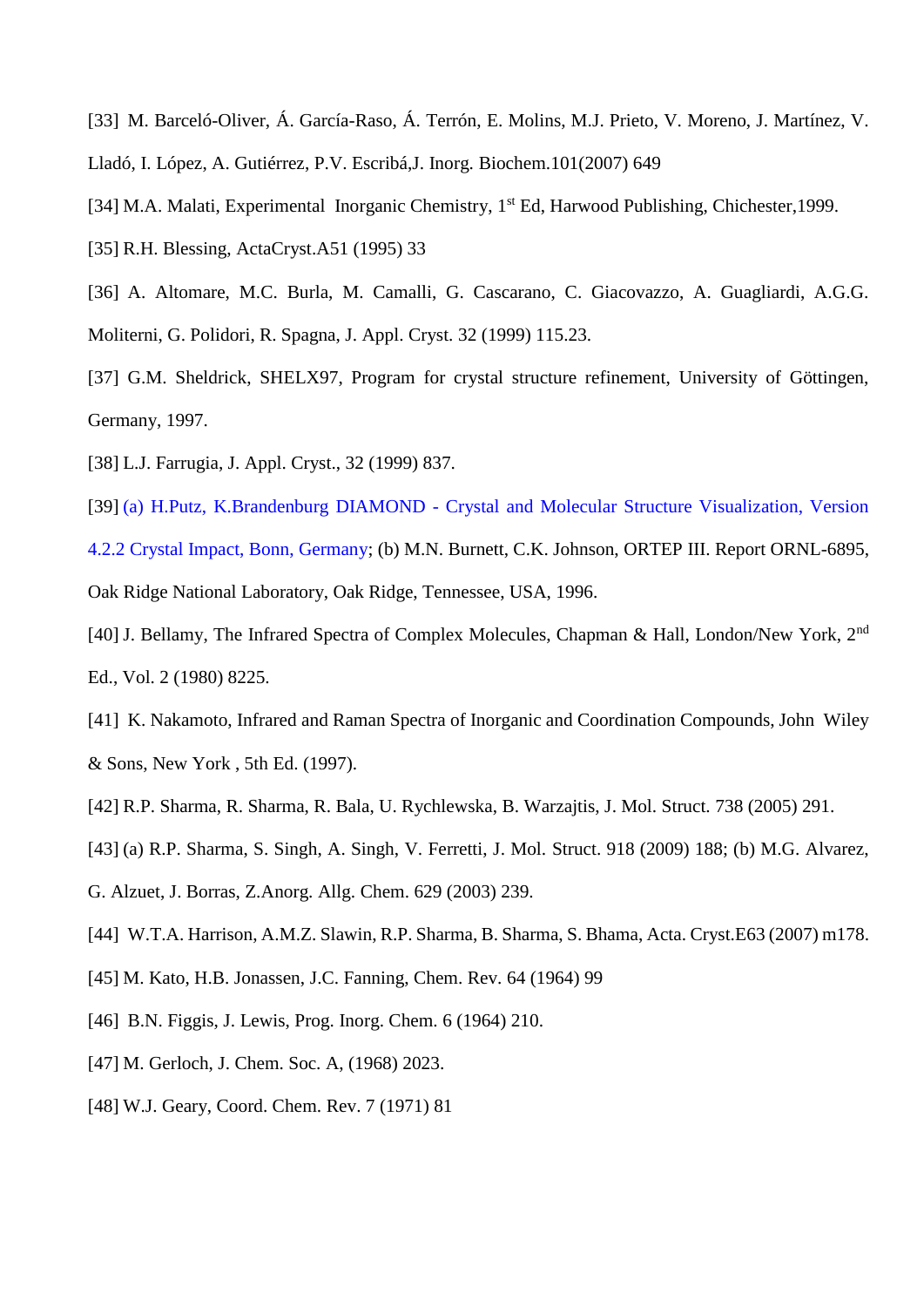[49] (a) A. Saini, R. P. Sharma, S. Kumar, P. Venugopalan, P. Starynowicz, J. Jezierska, Inorg. Chim. Acta., 436 (2015) 169; (b) R. P. Sharma, A. Saini, P. Venugopalan, S. Khullar, S. Mandal, Polyhedron, 56 (2013) 34

[50] (a) A. Ozarowski, C. J. Calzado, R. P. Sharma, S. Kumar, J. Jezierska, C. Angeli, F. Spizzo, V.

Ferretti Inorg. Chem. 54 (2015) 11916; (b) R. P. Sharma, A. Saini, D. Monga, P. Venugopalan, J.

Jezierska, A. Ozarowski, V. Ferretti, New J. Chem. 38 (2014) 437; (c) R. P. Sharma, A. Saini, P.

Venugopalan, V. Ferretti, F. Spizzo, C. Angeli, C. J. Calzado, New J. Chem. 38 (2014) 5743.

[51] (a) G.Psomas, C.P. Raptopoulou, L. Iordanidis, C.Dendrinou-Samara, V.Tangoulis, D. P. Kessissoglou, Inorg. Chem., 39(2000) 3042; G. Smith, E. J. O'Reilly, C. H.L. Kennard, Inorg. Chim. Acta., 62(1982) 241; (c) H.L. Kennard, G. Smith, E. J. O'Reilly, K. E. Brown, Inorg. Chim. Acta 52(1981) 55

[52] P. Metrangolo, G. Resnati, Eur.J. Chem. 7 (2001) 2511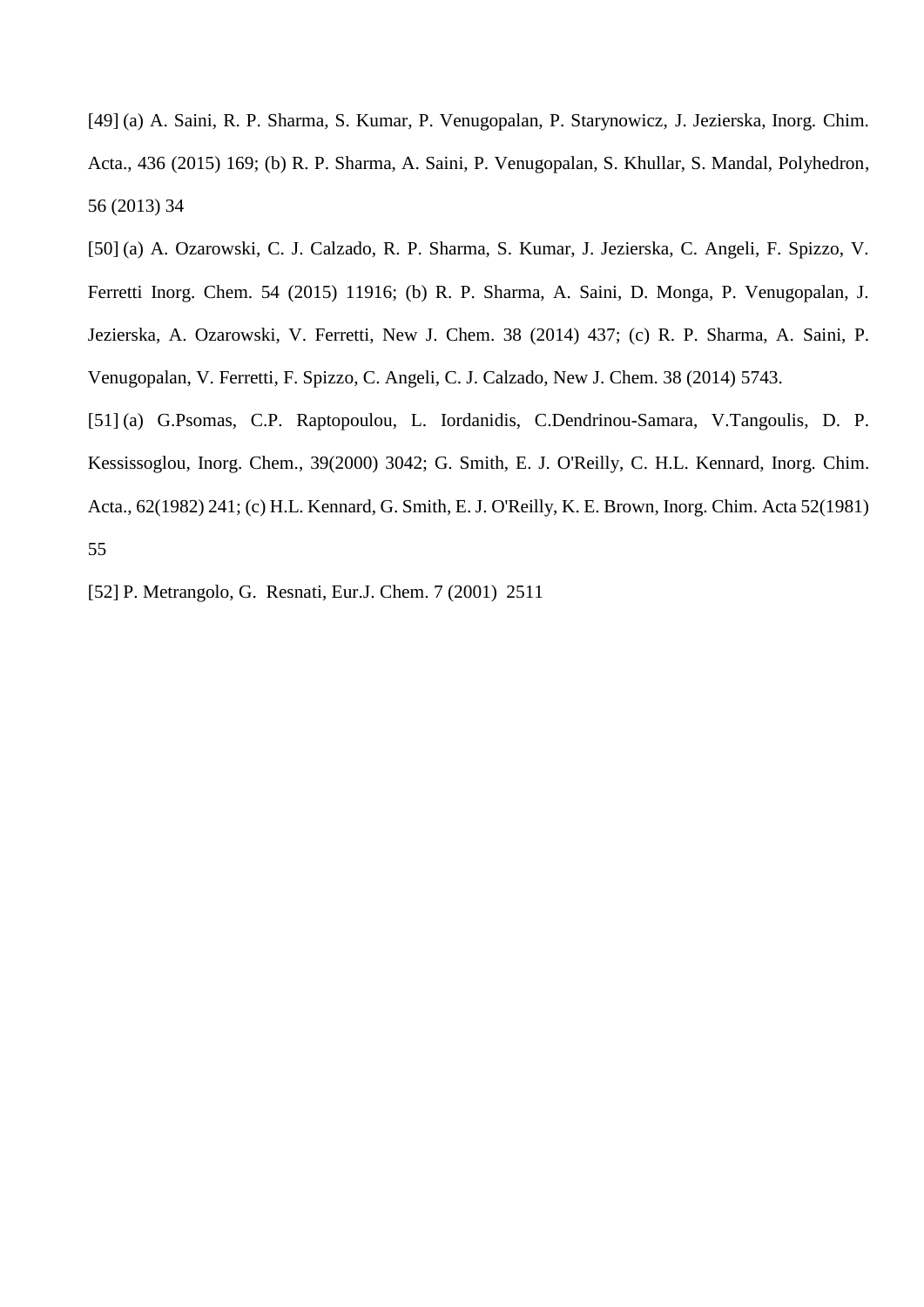|  |  | Table 1. Crystal data and structure refinement of complexes 1-3. |  |  |
|--|--|------------------------------------------------------------------|--|--|
|  |  |                                                                  |  |  |

|                                                                               | 1                                       | 2                                       | 3                                            |
|-------------------------------------------------------------------------------|-----------------------------------------|-----------------------------------------|----------------------------------------------|
| Chemical formula                                                              | $C_{34}H_{29}Cl_6CuN_3O_6\cdot H_2O$    | $C_{20}H_{24}Cl_6CuN_4O_6 \cdot 2.H_2O$ | $C_{28}H_{36}Cl_6Cu_2N_2O_{12}\cdot 2.H_2O$  |
| $M_{\rm r}$                                                                   | 869.86                                  | 728.70                                  | 968.40                                       |
| Crystal system, space<br>group                                                | Monoclinic, $C2/c$                      | Monoclinic, $C2/c$                      | Triclinic, P-1                               |
| $a, b, c (\AA)$                                                               | 27.7873 (6), 13.9390<br>(3), 10.3170(3) | 9.5751(2), 11.8577(2),<br>25.5560(5)    | 7.4697(2), 8.0077(2),<br>16.5180(5)          |
| $\alpha, \beta, \gamma$ (°)                                                   | 90, 97.058 (1), 90                      | 90, 90.2240 (6), 90                     | 96.1660 (13), 90.7180 (12),<br>104.9610 (16) |
| $V(\AA^3)$                                                                    | 3965.77 (17)                            | 2901.57 (10)                            | 948.18(5)                                    |
| Z                                                                             | $\overline{4}$                          | $\overline{4}$                          | $\mathbf{1}$                                 |
| $\mu$ (mm <sup>-1</sup> )                                                     | 1.00                                    | 1.36                                    | 1.61                                         |
| Crystal size (mm)                                                             | $0.32 \times 0.20 \times 0.17$          | $0.52 \times 0.29 \times 0.17$          | $0.52 \times 0.41 \times 0.35$               |
| No. of measured,<br>independent, observed<br>[ $I > 2\sigma(I)$ ] reflections | 43661, 4773, 3517                       | 16447, 3491, 2764                       | 9961, 4443, 3852                             |
| $R_{\rm int}$                                                                 | 0.083                                   | 0.050                                   | 0.039                                        |
| $R[F^{2} > 2\sigma(F^{2})], wR(F^{2}), S$                                     | 0.050, 0.131, 1.04                      | 0.042, 0.156, 1.10                      | 0.034, 0.114, 1.10                           |
| No. of reflections                                                            | 4773                                    | 3491                                    | 4443                                         |
| No. of parameters                                                             | 233                                     | 196                                     | 249                                          |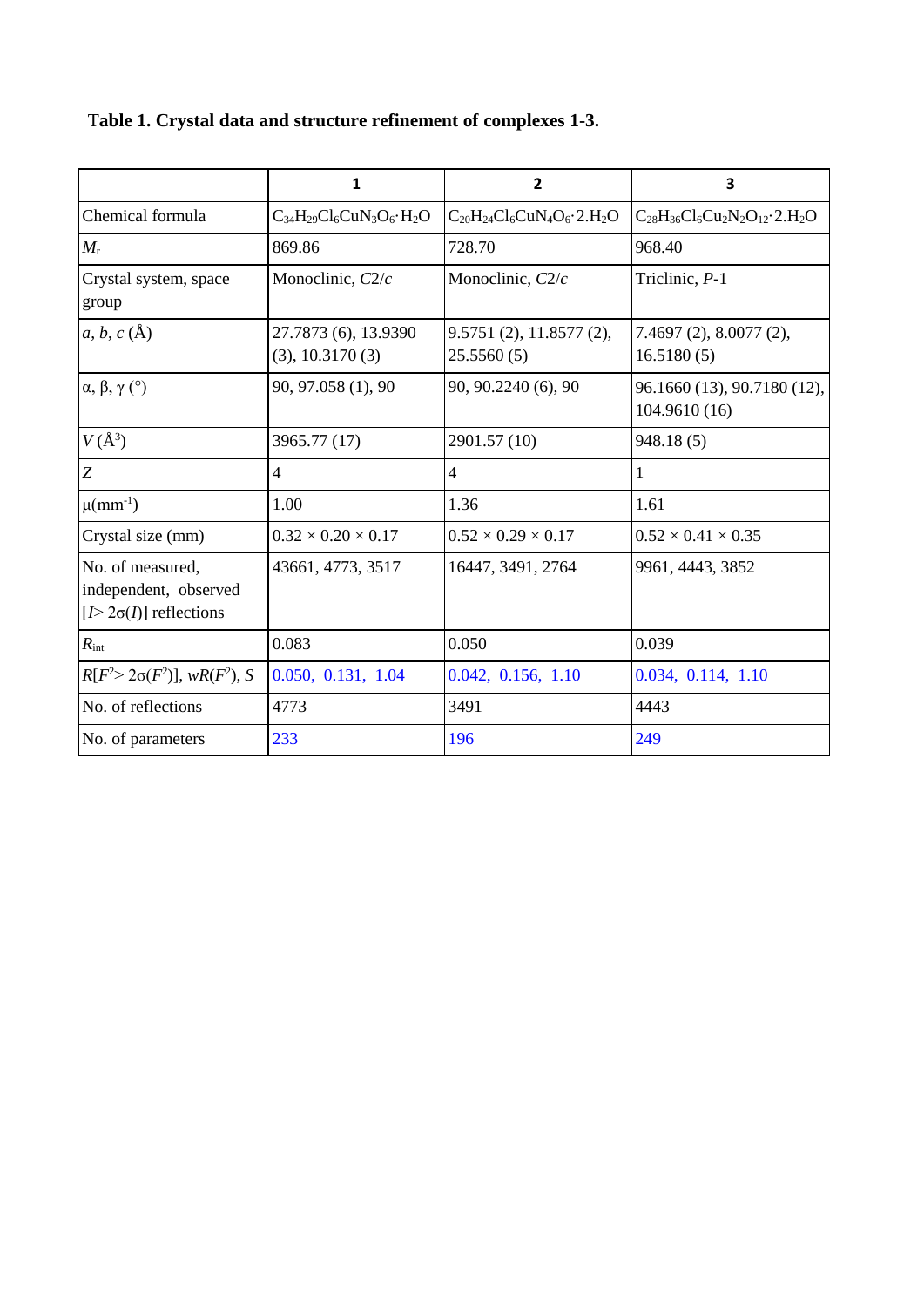# **Table 2- Selected bond lengths (Å) and angles (°) for complexes 1-3**

| <b>Complex 1</b> |          |                                                               |
|------------------|----------|---------------------------------------------------------------|
| $Cu1 - N1$       | 2.291(3) | $Cl2 - C16$<br>1.732(4)                                       |
| $Cu1 - N2$       | 2.030(2) | Cl <sub>3</sub> - C <sub>17</sub><br>1.733(4)                 |
| $Cu1 - O1$       | 1.957(2) | $O1 - C11$<br>1.257(3)                                        |
| Cl1 - C14        | 1.727(4) | O <sub>2</sub> - C <sub>11</sub><br>1.226(3)                  |
| $N1 - Cu1 - N2$  | 95.38(6) | N <sub>2</sub> - Cu <sub>1</sub> - O <sub>1</sub> 89.76(8)    |
| N1 - Cu1 - O1    | 90.51(5) |                                                               |
| <b>Complex 2</b> |          |                                                               |
| $Cu1 - N1$       | 2.011(2) | $Cl2 - C9$<br>1.735(3)                                        |
| $Cu1 - N2$       | 2.018(2) | $Cl3 - C6$<br>1.730(3)                                        |
| $Cu1 - O2$       | 2.655(2) | $O1 - C3$<br>1.244(3)                                         |
| $Cl1 - C8$       | 1.728(3) | $O2 - C3$<br>1.257(3)                                         |
| $N1 - Cu1 - N2$  | 84.32(9) | N2 - Cu1 - O2 86.99(9)                                        |
| N1 - Cu1 - O2    | 82.96(8) |                                                               |
| Complex 3        |          |                                                               |
| $Cu1 - N1$       | 2.052(2) | Cl1 - C14<br>1.734(2)                                         |
| $Cu1 - O1$       | 1.948(1) | $Cl2 - Cl2$<br>1.732(2)                                       |
| $Cu1 - O2$       | 2.527(2) | Cl <sub>3</sub> - C <sub>11</sub><br>1.734(3)                 |
| $Cu1 - O3$       | 2.439(2) | O <sub>4</sub> - C <sub>7</sub><br>1.255(3)                   |
| $Cu1 - O4$       | 1.970(2) | $O5 - C7$<br>1.236(3)                                         |
| N1 - Cu1 - O1    | 84.94(8) | $O1 - Cu1 - O3$<br>98.87(7)                                   |
| N1 - Cu1 - O2    | 79.10(7) | O <sub>2</sub> - Cu <sub>1</sub> - O <sub>4</sub><br>88.97(7) |
| N1 - Cu1 - O3    | 77.36(7) | O3 - Cu1 - O4<br>80.71(7)                                     |
| N1 - Cu1 - O4    | 97.14(7) | $Cu1 - O1 - Cu1$<br>97.10(7)                                  |
| $O1 - Cu1 - O2$  | 92.35(7) |                                                               |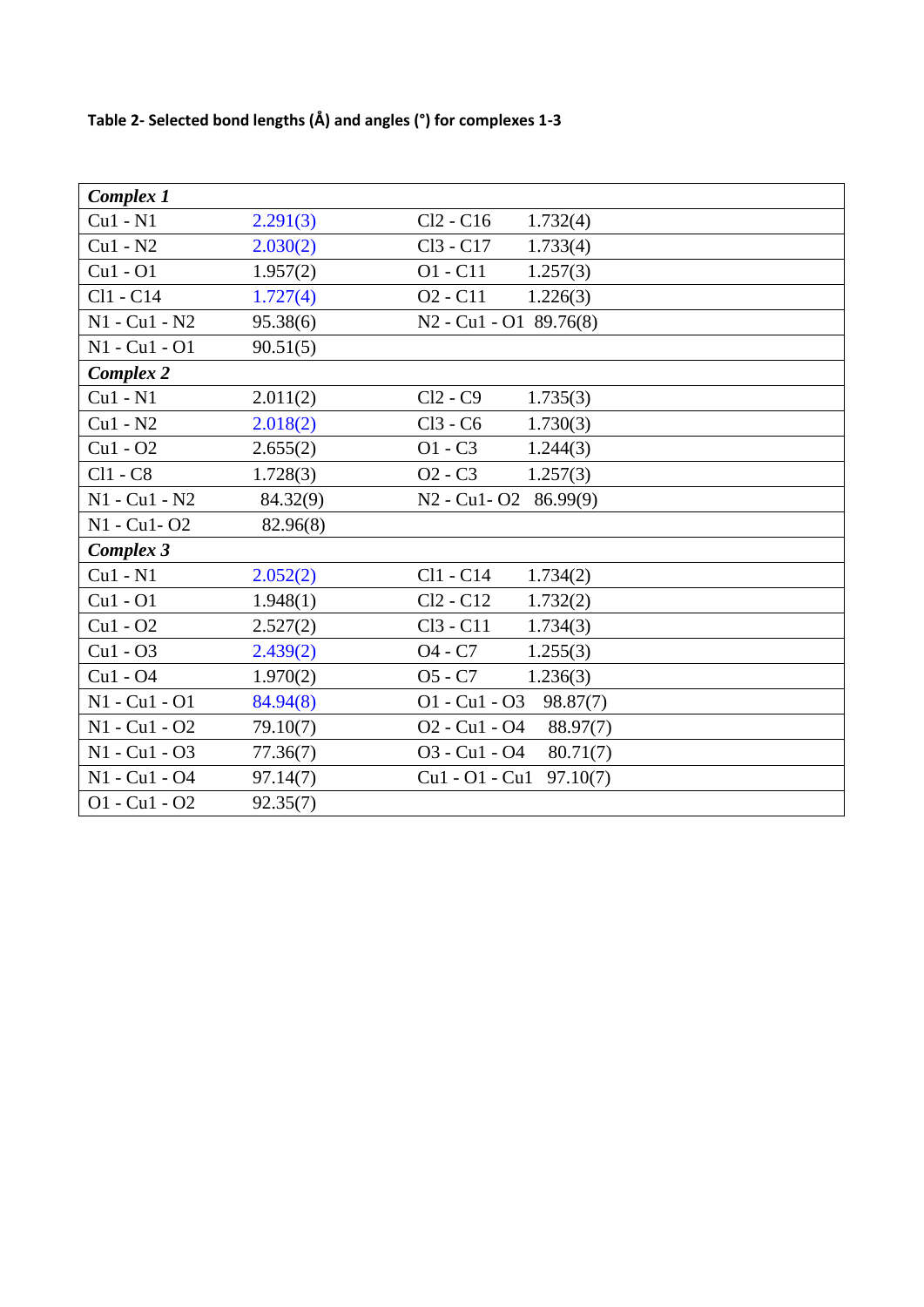| $D-HA$                              | $D-H$    | DA       | HA      | $D-HA$ |
|-------------------------------------|----------|----------|---------|--------|
| Complex 1                           |          |          |         |        |
| $O1W-H$ $\cdots$ O2                 | 0.86(4)  | 2.814(3) | 1.96(4) | 172(4) |
| $C6-H$ ··· $O2^i$                   | 0.93     | 3.233(4) | 2.51    | 135    |
| $C10-H$ ··· $O3^{ii}$               | 0.96     | 3.468(4) | 2.69    | 138    |
| Complex 2                           |          |          |         |        |
| $N1 - H$ $$ O1                      | 0.89     | 3.152(3) | 2.35    | 150    |
| $O1W - H$ $O2$                      | 0.87(2)  | 2.690(3) | 1.86(2) | 159(2) |
| N1-H.OlWiii                         | 0.89     | 2.889(4) | 2.04    | 160    |
| $N2 - H$ $\cdots$ O1 $\rm i$ v      | 0.89     | 3.026(3) | 2.21    | 152    |
| $O1W - H$ $•• O1v$                  | 0.89(5)  | 2.752(4) | 2.49(5) | 102(4) |
| Complex 3                           |          |          |         |        |
| $O2-H$ $O5$                         | 0.86(3)  | 2.634(2) | 1.78(3) | 165(3) |
| $O1W-H$ $O2$                        | 0.84(5)  | 2.802(3) | 1.97(5) | 166(4) |
| $O1W-H$ $\cdots$ $O1$ <sup>vi</sup> | 0.84(3)  | 3.181(3) | 2.44(3) | 145(3) |
| O3-HO1Wvii                          | 0.85(4)  | 2.697(3) | 1.89(4) | 167(3) |
| Short contact                       |          |          |         |        |
| O5Cl2viii                           | 3.102(2) |          |         |        |

**Table 3 -Hydrogen bonding parameters ( Å and °) for complexes 1-3.**

*Symmetry codes: (i) -x,-y,1-z; (ii) -x,y,3/2-z; (iii) x+1/2,y+1/2,z; (vi) x+1/2,y-1/2,z; (v) 1/2-x,y-1/2,1/2-z; (vi) -x,-y,-z; (vii) 1-x,-y,-z; (viii) -x,y,3/2-z.*